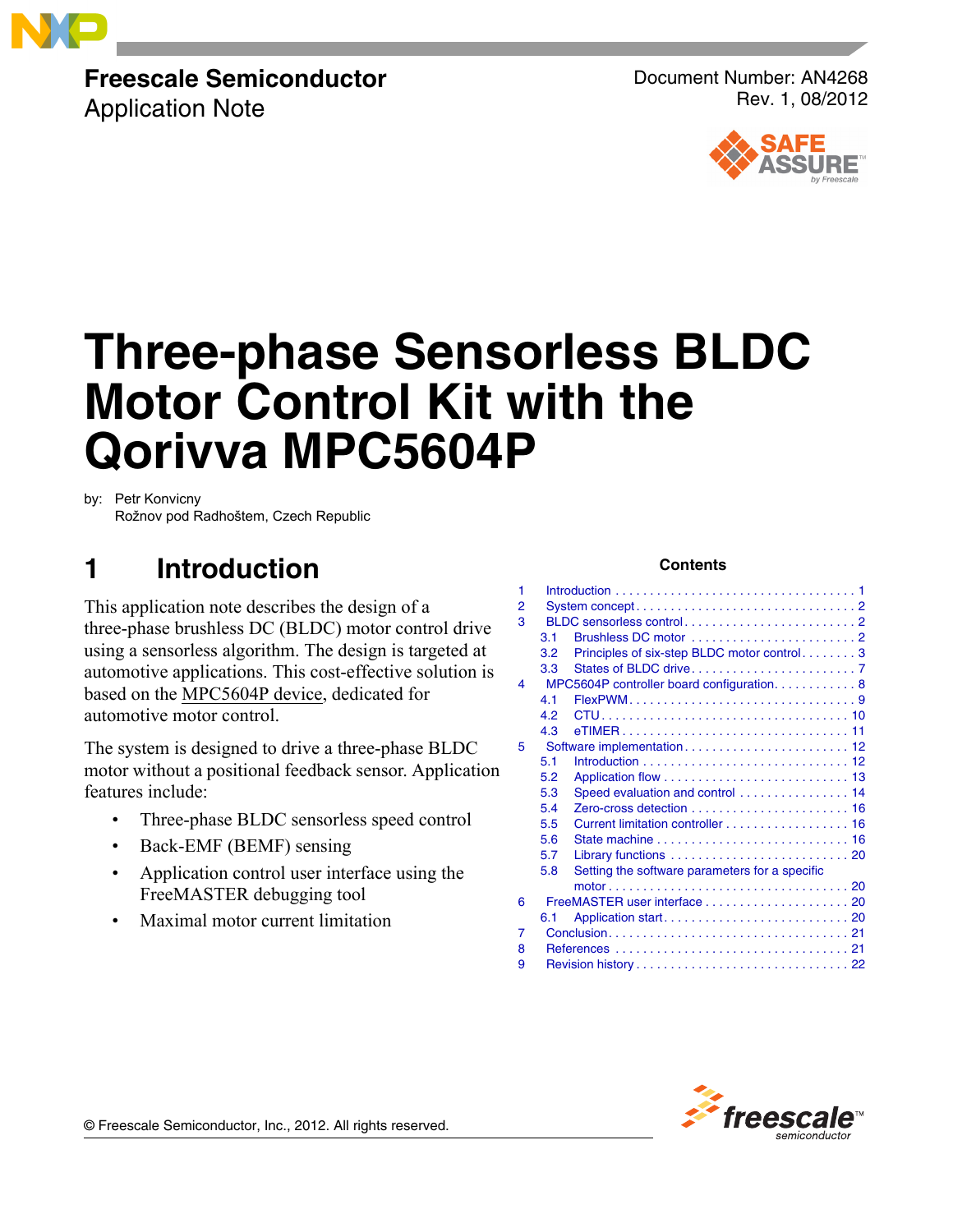

**System concept**

## <span id="page-1-0"></span>**2 System concept**

The system is designed to drive a three-phase BLDC motor. The application meets the following performance specifications:

- Targeted at the MPC5604P microcontroller (refer to the dedicated reference manual for the MPC5604P, found at www.freescale.com)
- Running on the MPC5604P control drive board (refer to the dedicated user manual for the MPC5604P controller board)
- Control technique incorporating:
	- Sensorless control of a three-phase BLDC motor
	- Zero-crossing technique
	- Closed-loop speed control
	- Closed-loop current control
	- Starting up with alignment
	- BEMF voltage sensing
	- 50 µs sampling period with the FreeMASTER recorder
- FreeMASTER software control interface (motor start/stop, speed set-up)
- FreeMASTER software monitor
- DC bus over-voltage, under-voltage, over-current, and overload protection

## <span id="page-1-1"></span>**3 BLDC sensorless control**

### <span id="page-1-2"></span>**3.1 Brushless DC motor**

The BLDC motor is a rotating electric machine with a classic three-phase stator. As in an induction motor, the rotor has surface-mounted permanent magnets. There are no brushes on the rotor and the commutation is performed electronically at a certain rotor position. The displacement of the magnets on the rotor creates a trapezoidal BEMF shape, which means that a DC voltage with a rectangular shape (see [Figure 1](#page-2-1)) can be used to create a rotational field with low torque ripples. The motor can have more than one pole pair per phase. The pole pair per phase defines the ratio between the electrical revolution and the mechanical revolution. The rectangular shape of the applied voltage ensures the simplicity of control and drive. However, the rotor position must be known at certain angles in order to align the applied voltage with the BEMF. The best efficiency is achieved when BEMF and commutation events are aligned, in which case the motor behaves as a DC motor.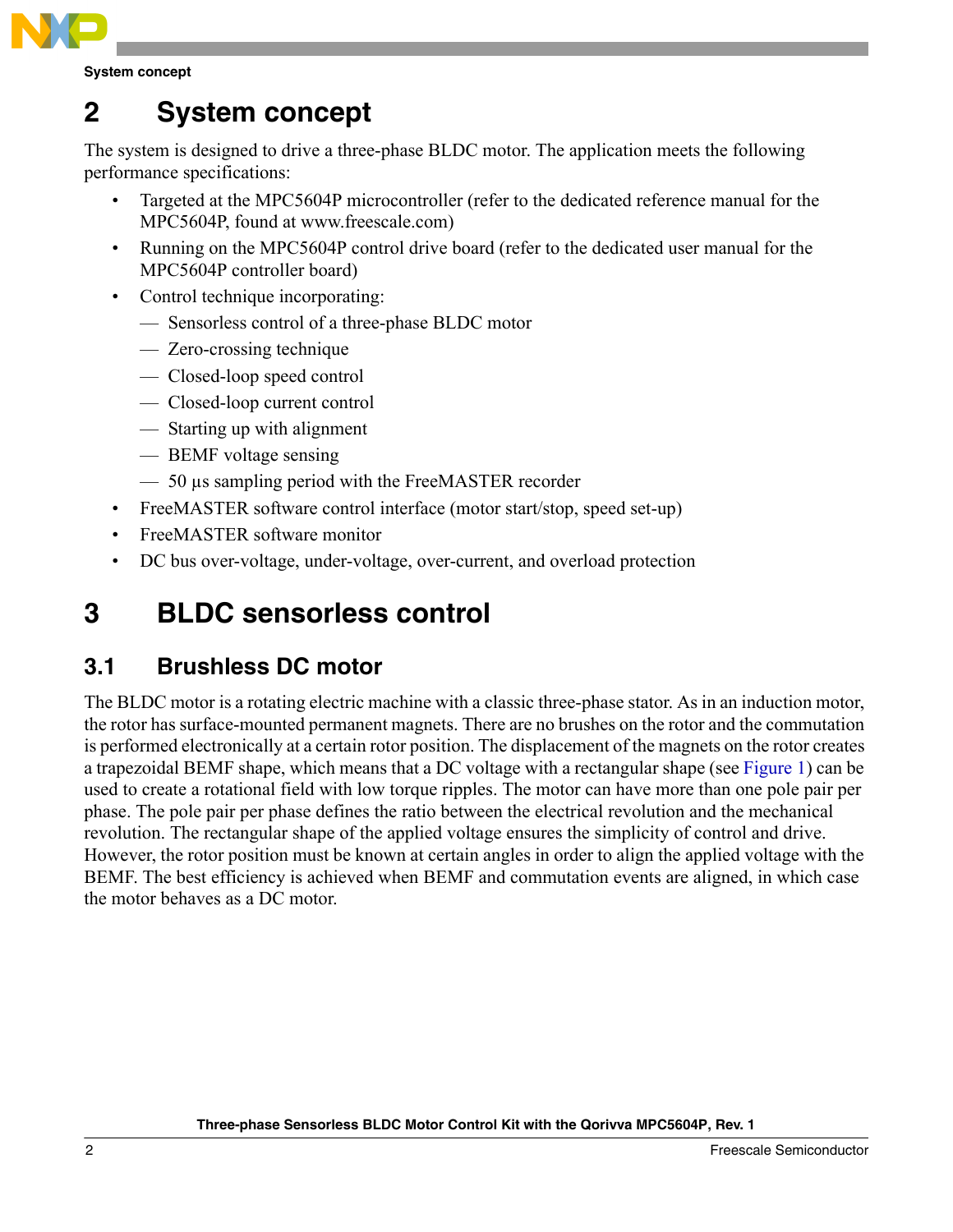



**Figure 1. Three-phase voltage system for a BLDC motor**

<span id="page-2-1"></span>The main task for sensorless control of a BLDC motor is the estimation of rotor position. For rotor position estimation, this application uses a technique based on BEMF sensing.

- Speed range from 5–10% up to 100% of nominal speed
- The BEMF must be high enough
- Based on the BEMF zero-crossing method
- Other advanced BEMF estimation techniques:
	- System observers
	- Measurement of a non-conductive phase with multi-sampling

The following sections discuss the concept of zero-crossing, as well as the methods and conditions for its correct evaluation.

### <span id="page-2-0"></span>**3.2 Principles of six-step BLDC motor control**

The three-phase BLDC motor is operated in a two-phase model; that is, the two phases that produce the highest torque are energized while the third phase is off. Which two phases are energized depends on the rotor position. The energized phases change every 60° (electrical degrees) as shown in [Figure 1](#page-2-1). The figure also shows ideal BEMF waveforms. The third phase can be used to observe the BEMF voltage to recognize the correct commutation event, as described later. Current commutation is done by a six-step inverter as shown in the simplified form in [Figure 2.](#page-3-0) [Figure 1](#page-2-1) and [Table 1](#page-3-1) show the switching sequence and current direction.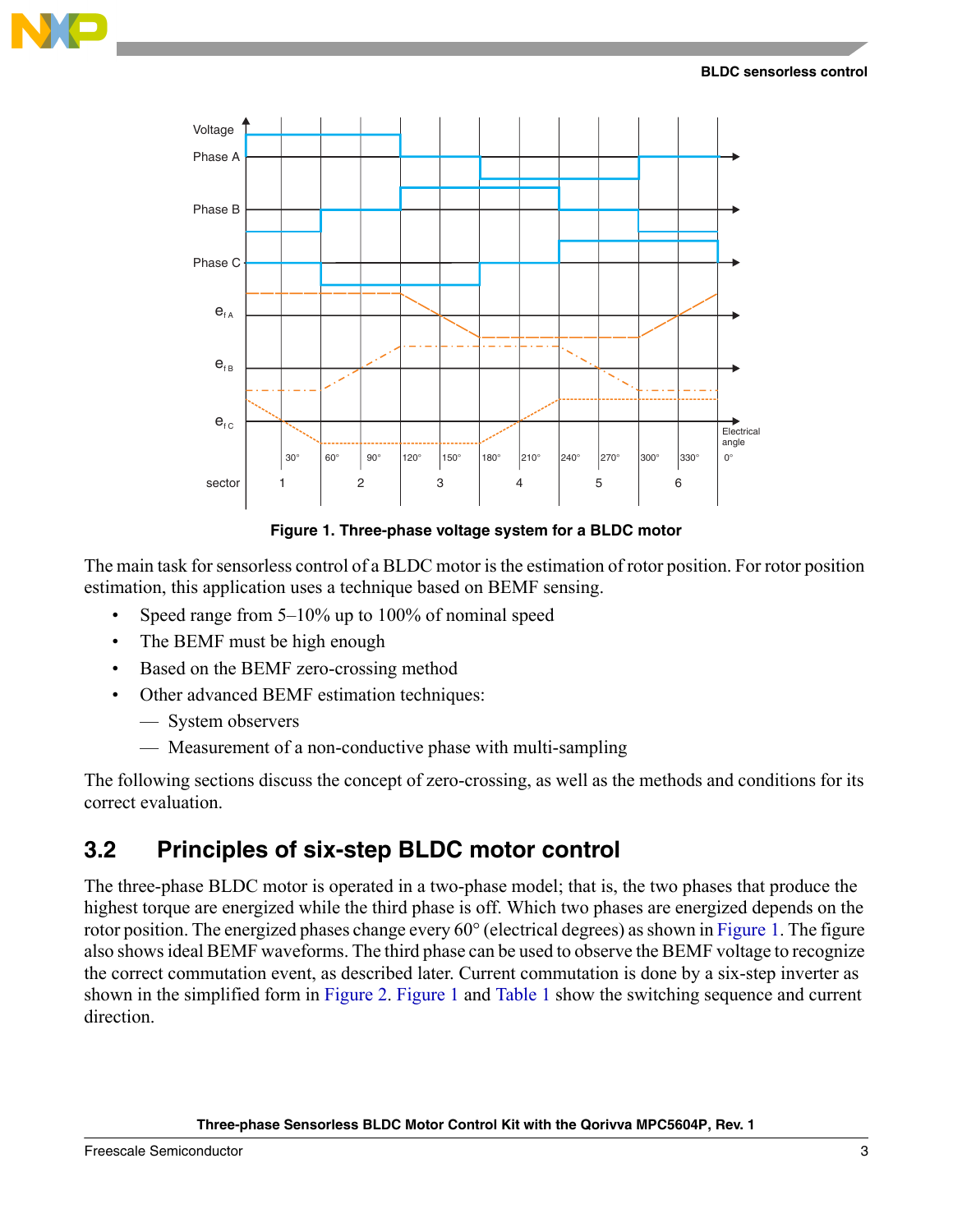

**BLDC sensorless control**



**Figure 2. Power stage and motor topology**

<span id="page-3-1"></span><span id="page-3-0"></span>

| Rotor               | <b>Sector</b> |                   | <b>Switch</b>     | <b>Phase current</b> |           |           |  |  |  |
|---------------------|---------------|-------------------|-------------------|----------------------|-----------|-----------|--|--|--|
| position            | number        | closed            |                   | A                    | в         | C         |  |  |  |
| $0 - 60^\circ$      |               | $S_{\sf AT}$      | $S_{BB}$          | $\ddot{}$            |           | off       |  |  |  |
| $60 - 120^{\circ}$  | 2             | $S_{AT}$          | $S_{CB}$          | $+$                  | off       |           |  |  |  |
| 120-180°            | 3             | $S_{\text{BT}}$   | $S_{CB}$          | off                  | $\ddot{}$ |           |  |  |  |
| 180-240°            | 4             | $S_{\mathsf{BT}}$ | $S_{AB}$          |                      | $+$       | off       |  |  |  |
| $240 - 300^{\circ}$ | 5             | $S_{CT}$          | $S_{AB}$          |                      | off       | $+$       |  |  |  |
| $300 - 360^\circ$   | 6             | $S_{CT}$          | $\rm{S}_{\rm BB}$ | off                  |           | $\ddot{}$ |  |  |  |

**Table 1. Six-step switching sequence**

To explain and simulate the idea of BEMF sensing techniques, this document provides a simplified mathematical model founded on the basic circuit topology (see [Figure 2](#page-3-0)). The voltage for a three-phase BLDC motor is supplied by a typical three-phase power stage designed using IGBT or MOSFET switches. The power stage switches are controlled by the MCU's on-chip FlexPWM module, which creates the desired control patterns. The goal of the model is to find out the dependency between the motor characteristics and switching angle. The switching angle is the angular difference between a real switching event and the ideal one. The motor drive model consists of a three-phase power stage and a BL DC motor. The power for the system is provided by a DC bus voltage source  $U_{DCB}$ . Six semiconductor switches  $(S_{A/B/C/T/B})$  deliver the rectangular voltage waveforms to the motor (see [Figure 1](#page-2-1)). The semiconductor switches and diodes are simulated as ideal devices. The natural voltage level of the whole model is referenced to half of the DC bus voltage, which simplifies the mathematical expressions.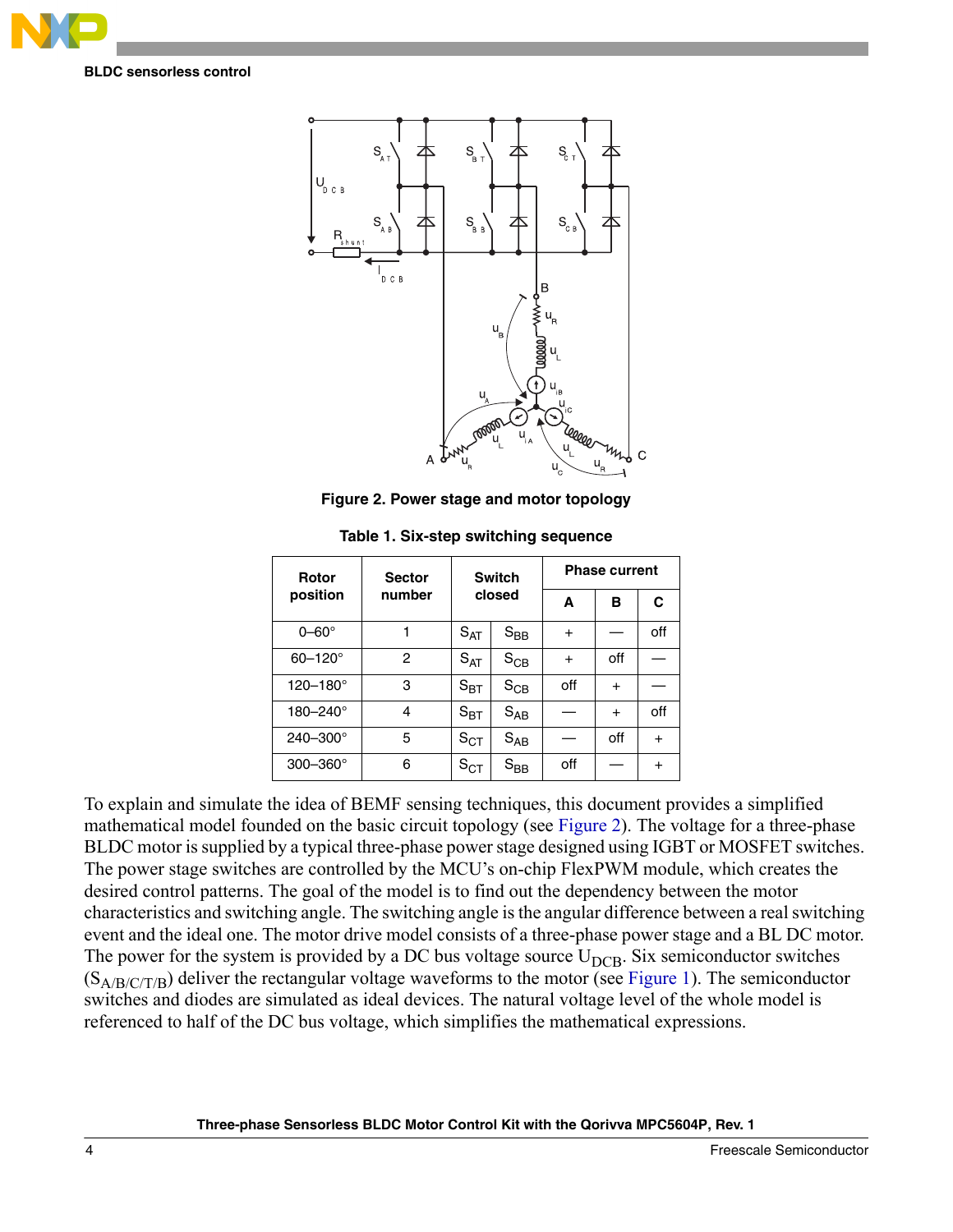**BLDC sensorless control**



### **3.2.1 BEMF zero-crossing detection**

[Figure 1](#page-2-1) shows the motor phase winding voltage waveforms for the right commutation. As we can see, the right commutation event should be in the middle of two BEMF zero-crossings. So, the BEMF zero-crossing signal can simply be used as a rotor position feedback to estimate the right commutation time point.



**Figure 3. Zero-crossing detection and commutation diagram**

<span id="page-4-0"></span>The  $e_{1x}$  signals in [Figure 1](#page-2-1) are the BEMF voltages. These are the  $U_{iX}$  voltages in [Figure 3](#page-4-0).

This technique is established on the fact that only two phases of a motor are energized and third non-fed phase can be used to sense the BEMF voltage.

The following conditions are met:

$$
S_{Ab}, S_{Bt} \leftarrow PWM switching
$$
  
\n
$$
u_N = u_{DCB} - ri - L\frac{di}{dt} - u_{iB}
$$
  
\n
$$
u_N = ri + L\frac{di}{dt} - u_{iA}
$$
  
\n
$$
u_N = \frac{u_{DCB}}{2} - \frac{u_{iB} + u_{iA}}{2}
$$
  
\nEqn. 1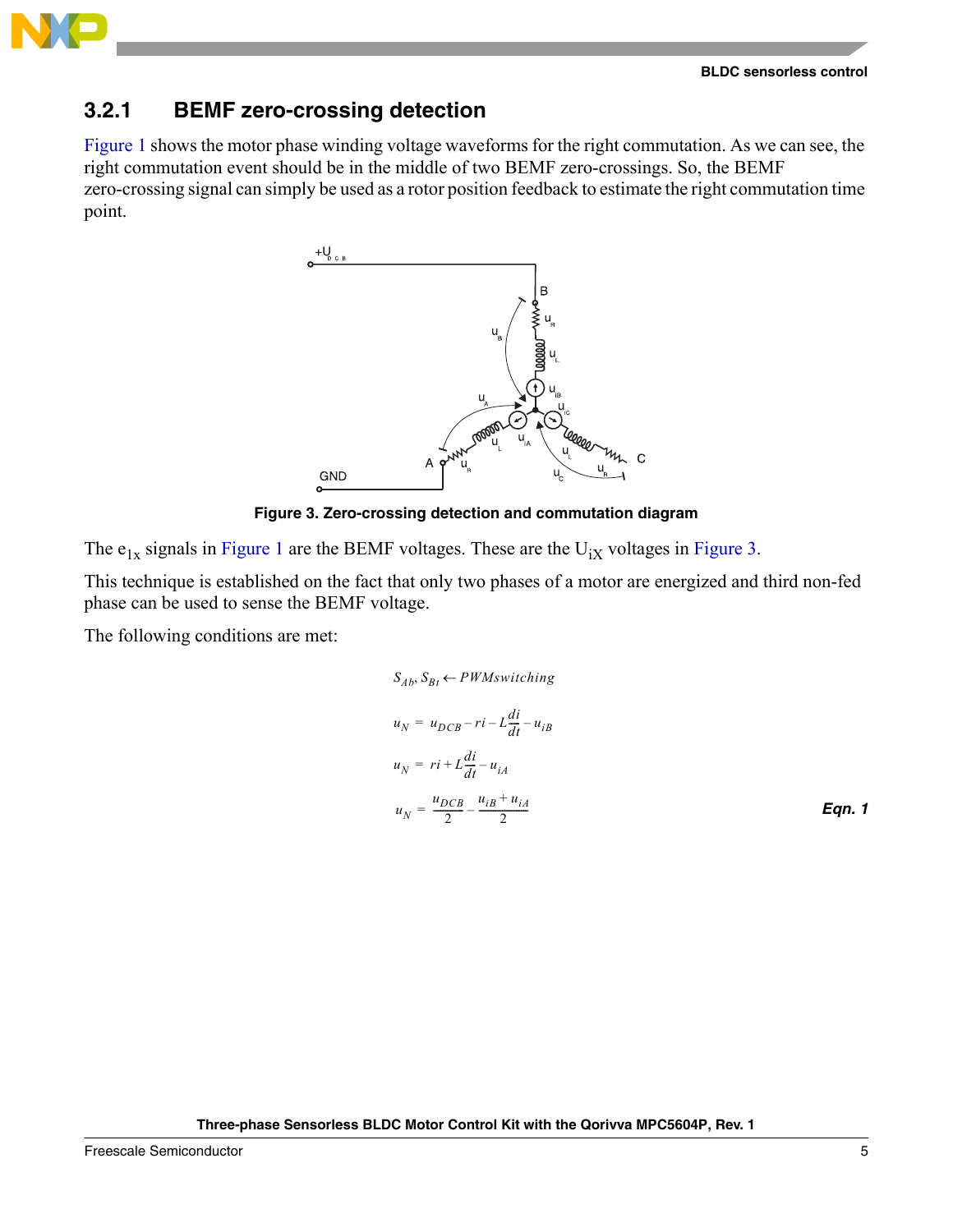

#### **BLDC sensorless control**

The voltage  $u_C$  can be calculated:

$$
u_{iA} + u_{iB} + u_{iC} = 0
$$
  
\n
$$
u_N = \frac{u_{DCB}}{2} + \frac{u_C}{2}
$$
  
\n
$$
u_C = u_N + u_{iC}
$$
  
\n
$$
u_C = \frac{3}{2}u_{iC} + \frac{u_{DCB}}{2}
$$
  
\nEqn. 2

The voltage  $u_{iC}$  is null at zero-crossing, so the resultant form is:

$$
u_C = \frac{u_{DCB}}{2}
$$
 Eqn. 3

#### **3.2.1.1 BEMF measurement**

[Figure 4](#page-5-0) and [Figure 5](#page-5-1) show the BEMF sensing circuit which is realized on the power stage and controller board side. Each phase voltage is adjusted into the ADC converter range as is shown in [Figure 4.](#page-5-0) The user can set up the three-phase voltage input ranges easily by the divider ratio.



<span id="page-5-0"></span>**Figure 4. Back-EMF sensing circuit—dividers**



<span id="page-5-1"></span>**Figure 5. Back-EMF sensing circuit—low pass filters**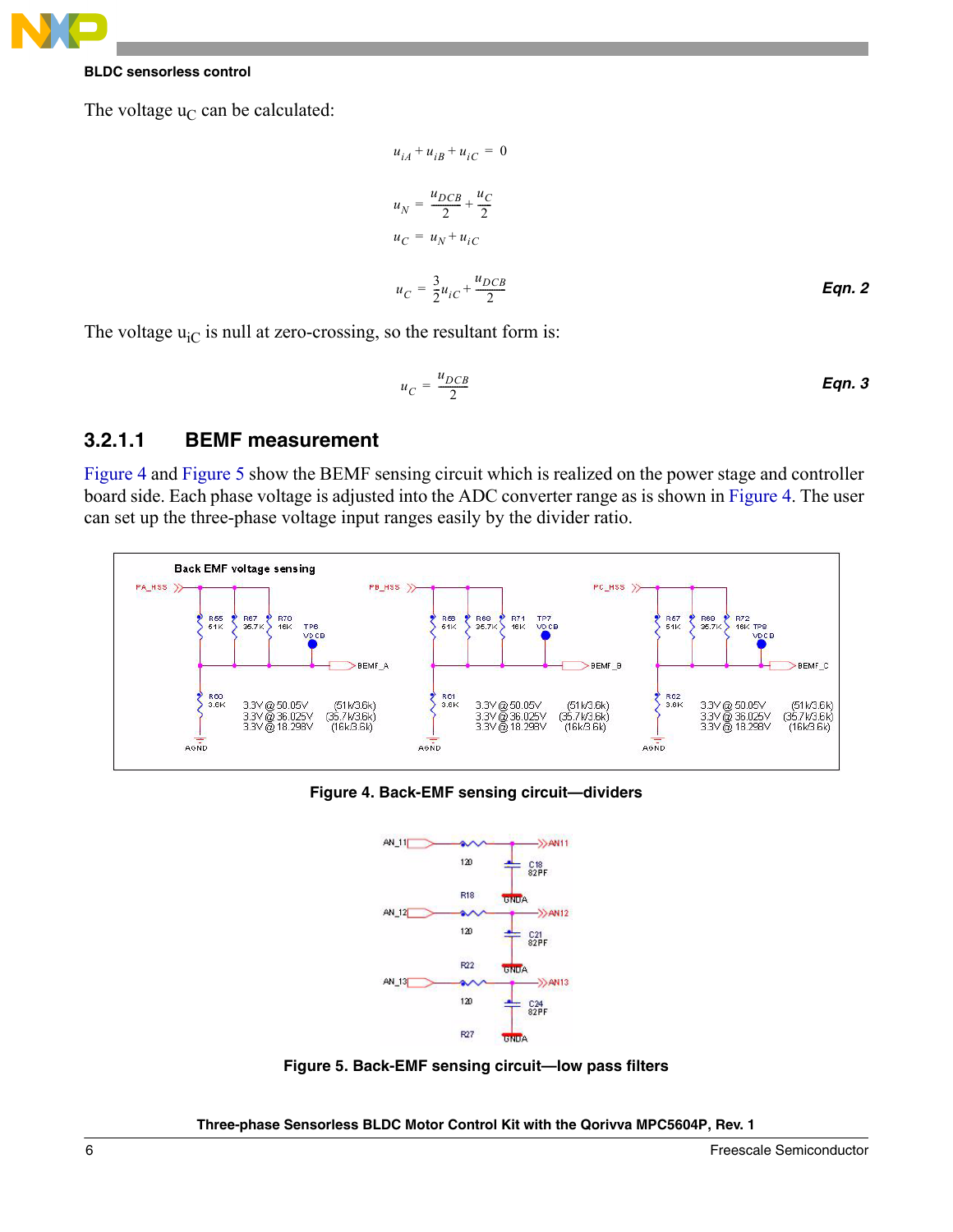

### <span id="page-6-0"></span>**3.3 States of BLDC drive**

In order to start and run the BLDC motor, the control algorithm has to go through the following states:

- Alignment (initial position setting)
- Start-up (forced commutation)
- Run (sensorless running with BEMF acquisition and zero-crossing detection)

### <span id="page-6-1"></span>**3.3.1 Alignment**

As mentioned previously, the main task for sensorless control of a BLDC motor is the position estimation. Before starting the motor, however, the rotor position is not known. The main aim of the alignment state is to align the rotor to a known position. This known position is necessary to start rotation in the proper direction and to generate a maximal torque during startup. During alignment, all three phases are powered. Phase A is connected to the positive DC bus voltage, and Phases B and C are connected to the negative DC bus voltage. The alignment time depends on the mechanical constant of the motor, including load, and also on the applied motor current. In this state, the motor current (torque) is controlled by the PI controller on every PWM reload event.

### <span id="page-6-2"></span>**3.3.2 Start-up**

In the start-up state, the motor commutation is controlled in an open-loop without any rotor position feedback. The commutation period is controlled with a linear open-loop starting ramp. The open-loop start should to be a short state at a very low speed where the BEMF is too small, so the zero-crossing events cannot be reliably detected.

### <span id="page-6-3"></span>**3.3.3 Run**

The running sensorless mode includes the BEMF acquisition with zero-crossing detection for the commutation control. The motor speed is controlled using zero-crossing period feedback to the speed PI regulator. The motor current is measured and filtered during commutation event and used as feedback into the current controller. Its output limits the speed controller output to achieve the maximal motor current in the required range.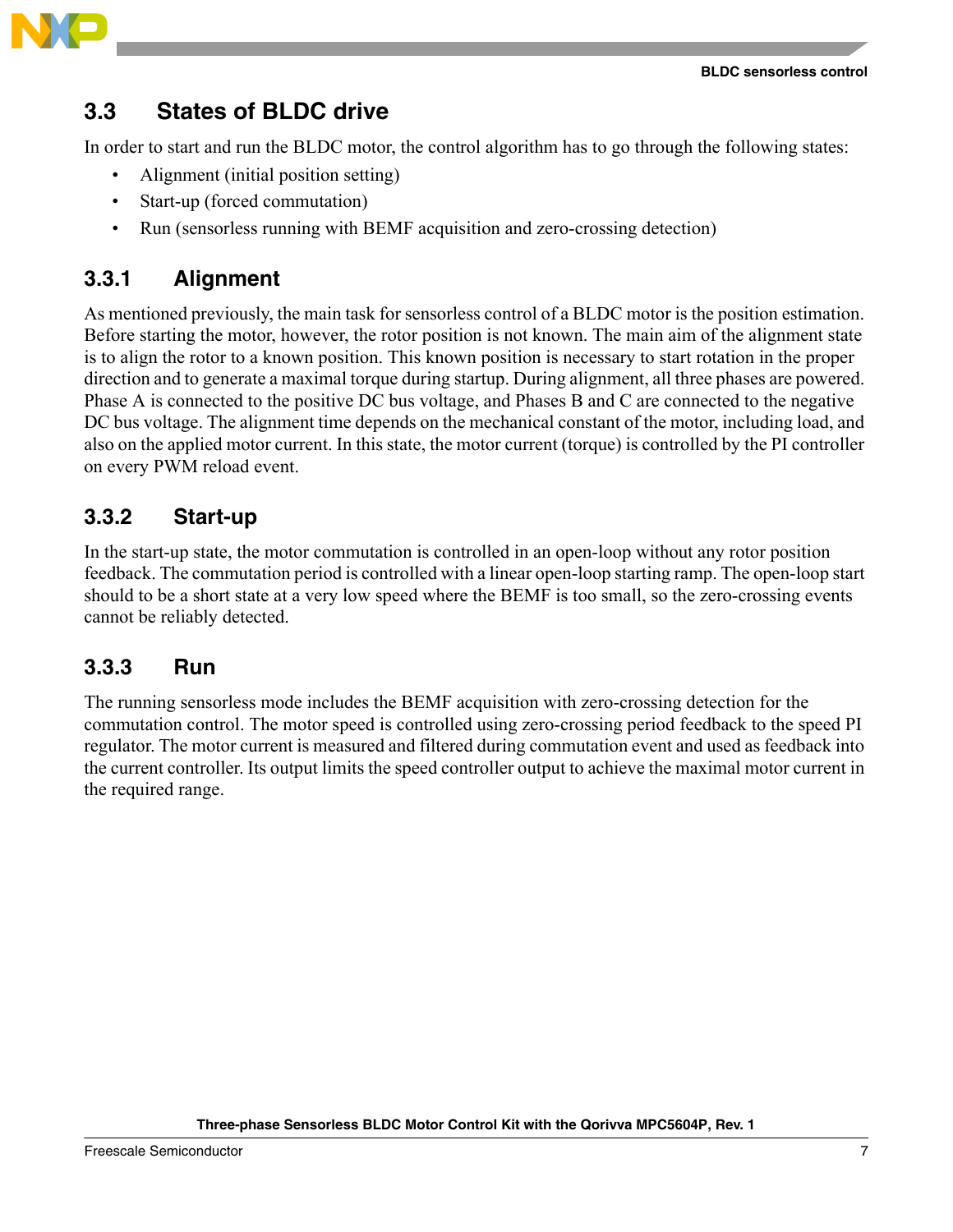

**MPC5604P controller board configuration**



**Figure 6. Speed control with torque limitation**

## <span id="page-7-0"></span>**4 MPC5604P controller board configuration**

The BLDC sensorless application framework is designed to meet the following technical specification:

- MPC5604P controller board is used (refer to the dedicated user manual for the MPC5604P controller board)
- Three-phase low voltage power stage with an MC33937 pre-driver is used
- PWM output frequency  $= 20 \text{ kHz}$
- Current loop sampling period 50 us
- Speed loop sampling period 2.5 ms
- Three-phase BEMF voltage measurement using three dividers each per inverter leg. Phase voltage is routed to ADC0 and ADC1 as follows:
	- Phase A BEMF: ADC0/1—CH11
	- Phase B BEMF: ADC0/1—CH12
	- Phase C BEMF: ADC0/1—CH13
- DC bus voltage measurement routed to ADC1 as follows:
	- DC bus voltage: ADC1—CH0
- DC bus current measurement routed to ADC1 as follows:
	- DC bus current: ADC1—CH2

The MPC5604P device includes special modules (FlexPWM, CTU, ADC, and eTIMER) dedicated for motor control applications. These modules are directly interconnected and can be set-up in-line with any type of application or requirements. [Figure 7](#page-8-1) shows module interconnection. The modules are described below and a detailed description can be found in the MPC5604P reference manual.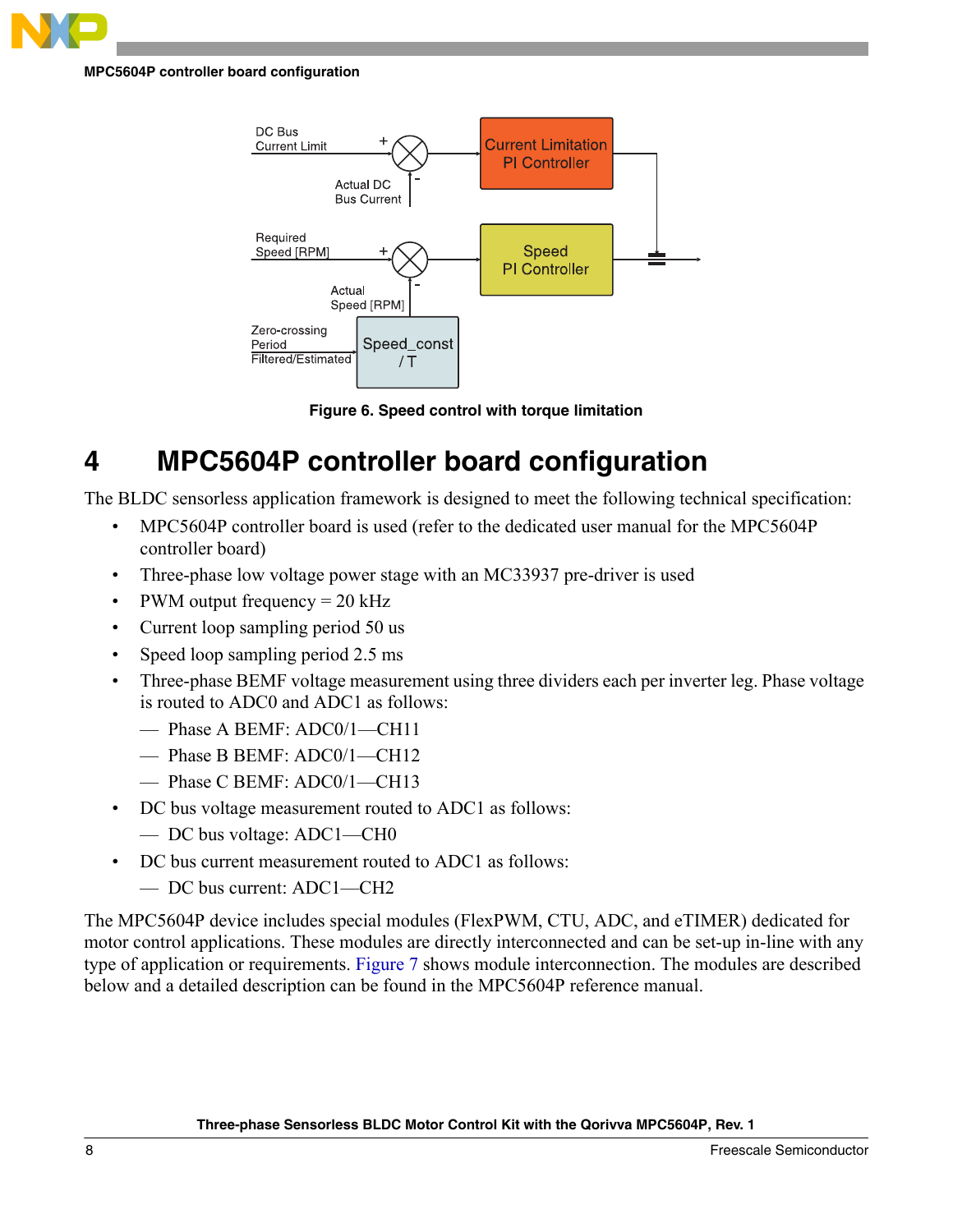

**MPC5604P controller board configuration**



**Figure 7. MPC5604P motor control peripherals modules connection**

### <span id="page-8-1"></span><span id="page-8-0"></span>**4.1 FlexPWM**

The MPC5604P device includes two PLLs. PLL1 is used to generate the motor clock time domain of 120MHz. The Clock Generation Module generates the reference clock MC\_PLL\_CLK for all the motor control modules (FlexPWM, CTU, ADC0 and 1, eTimer0 and 1).

The FlexPWM sub-module 0 is configured to run as a master and to generate the Master Reload Signal (MRS) and counter synchronization signal (master sync) for other submodules. The MRS signal is generated at every occurrence of sub-module 0, VAL1 compare, that is, a full cycle reload. All double buffered registers are updated on occurrence of a MRS, therefore, the update of a new PWM duty cycles is done every PWM periods.

The application uses center-aligned PWMs. The VAL0 register defines the centre of the period and is set to zero and the INIT register to the negative value of VAL1. Suppose that the PWM clock frequency is 120MHz, the required PWM output 20kHz, then the VAL1, VAL0 and INIT registers are set as follows:

- $VAL1 = (120000000 \div 20000) \div 2 = 3000 = 0x0BB8_{\text{hex}}$
- $VAL0 = 0$
- $INT = -VAL1 = -3000 = 0xF448<sub>hex</sub>$

The duty cycle is given by setting the value of the registers VAL2 and VAL3. The VAL2 register value is the negative of VAL3.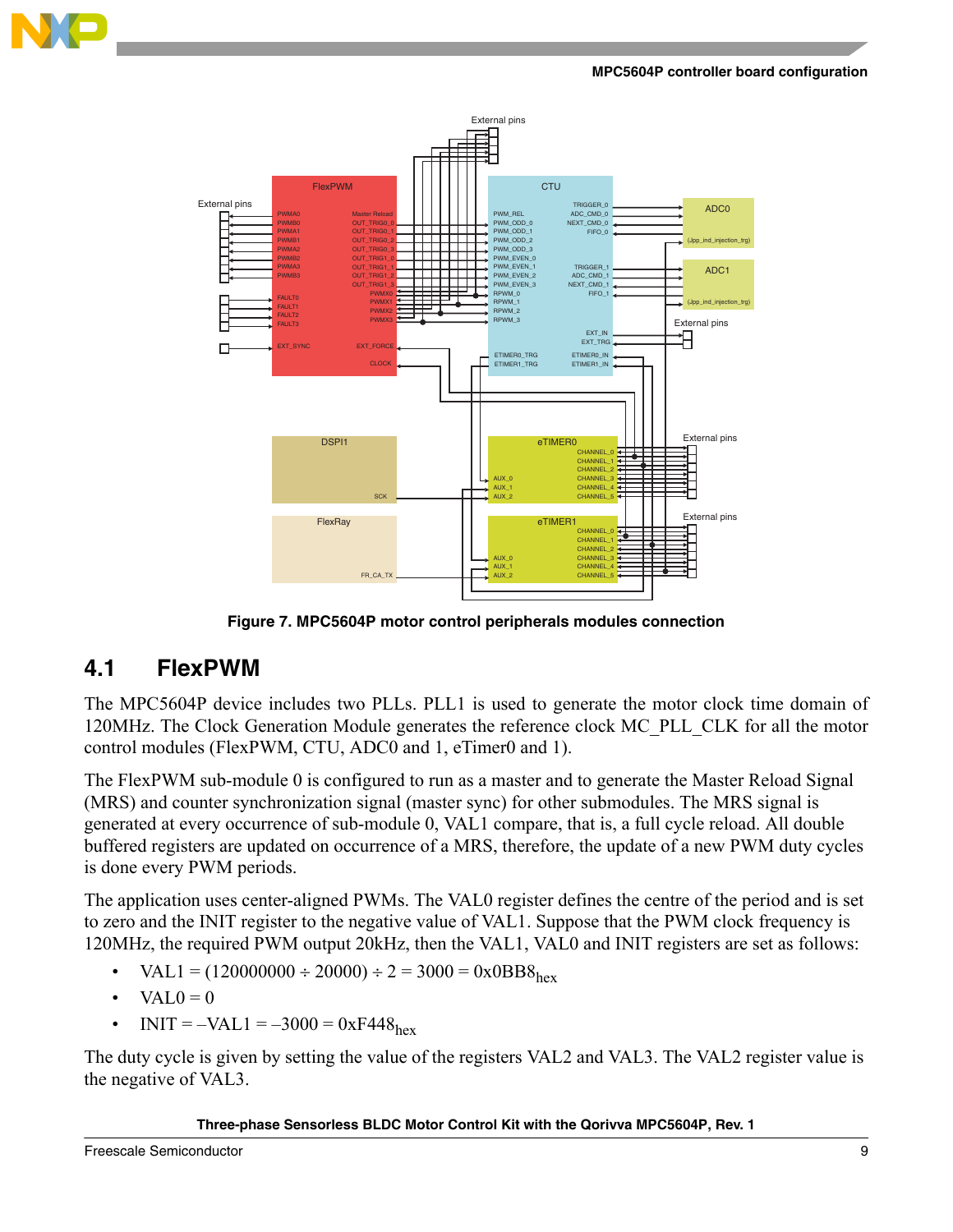

**MPC5604P controller board configuration**

- $VAL3 = (DC \times PERIOD) \div 2 = (0.1 \times 6000) \div 2 = 300 = 0x012C_{hex}$
- $VAL2 = -VAL3 = -300 = 0 \times FED4_{hex}$

### <span id="page-9-0"></span>**4.2 CTU**

The Cross Triggering Unit (CTU) works in triggered mode. The MRS from the flexPWM submodule0 is selected from the Input Selection Register (TGSISR) to reload the TGS Counter register with the value of the TGS Counter Reload Register (TGSCRR). The TGS is able to generate up to eight events. Each trigger can be delayed from an MRS occurrence, the delay is set in the TGS Compare registers.

The MRS signal is generated every PWM period, the counter can count up to  $6000<sub>DEC</sub>$ , the INIT value is zero.

The application uses only one trigger event for measuring the BEMF, DC bus voltage, and DC bus current.

 $T0CR = 180<sub>DEC</sub>$ 

The T0CR value is set up with respect to the real delays in the system as shown. The minimal delay value is given by the dead-time value for a rising edge, the power transistor turn-on delay, the rise time and settling time of the BEMF RC filter.

The CTU Scheduler subUnit (SU) generates the trigger event according to the occurred trigger event. The following trigger event is generated:

• ADC command output

T0CR generates an ADC command event output, with the command offset initially set to two. This is used as the synchronization signal to the ADC (ADC commands 2–13 for BEMF voltages, DC bus voltage and DC bus current measurement)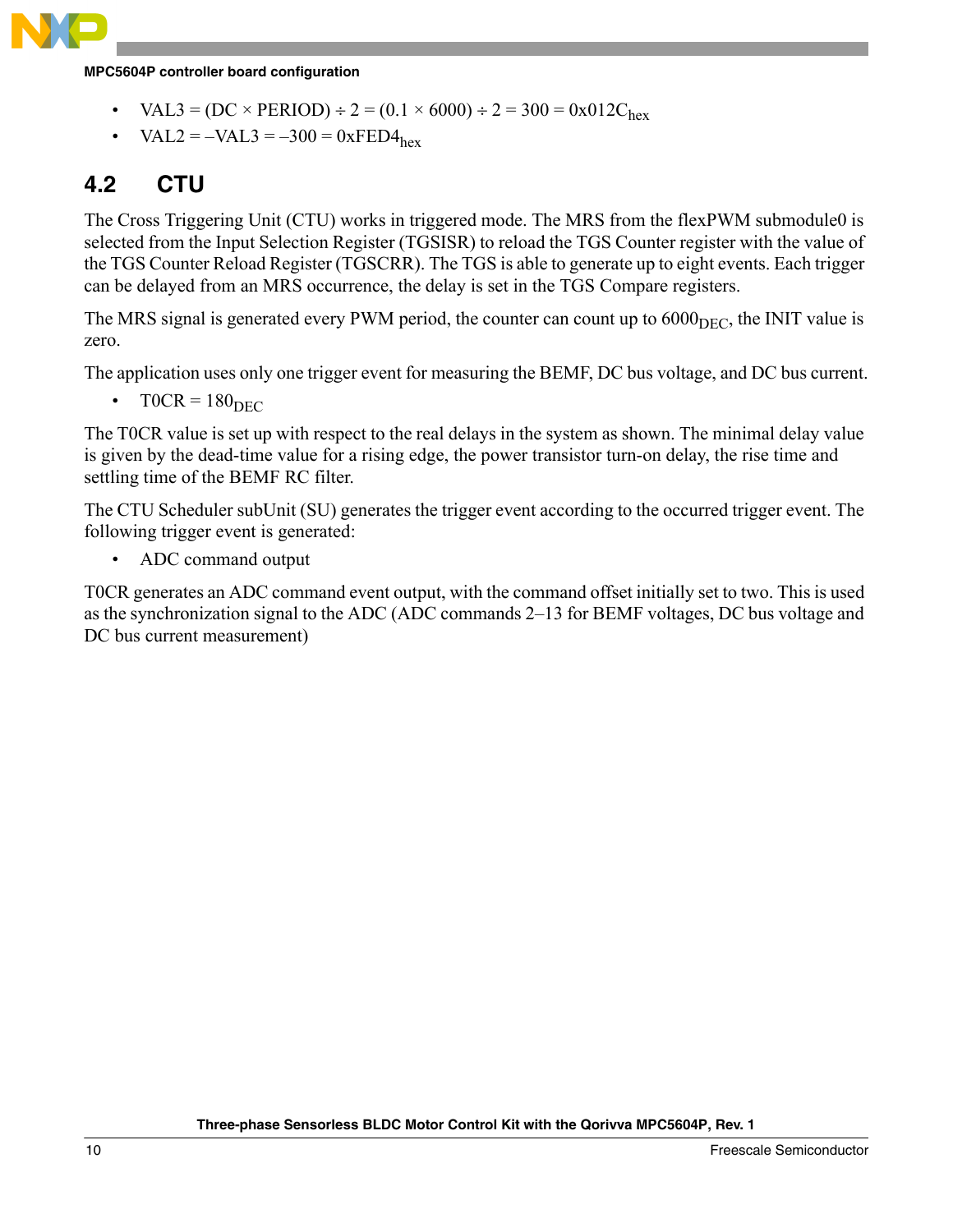#### **MPC5604P controller board configuration**

| <b>ADC Command List</b> | First<br>command | Command<br>Interrupt | Conversion Mode |                          | <b>ADC</b><br>Module |                          | <b>ADC</b><br>Channel |                          | ADC A<br>Channel |   | ADC B<br>Channel |                          | <b>FIFO</b>      |                          |
|-------------------------|------------------|----------------------|-----------------|--------------------------|----------------------|--------------------------|-----------------------|--------------------------|------------------|---|------------------|--------------------------|------------------|--------------------------|
| ADC Command 0           | г                | п                    | single          | ▼                        | А                    | ▼                        | 0                     | ▼                        |                  | ▼ |                  | ▼                        | 0                |                          |
| ADC Command 1           | п                | П                    | single          | ▼                        | A                    | ▼                        | $\overline{0}$        | ▼                        |                  | ▼ |                  | ▼                        | $\circ$          | ▼                        |
| ADC Command 2           | ⊽                | П                    | dual            | $\overline{\phantom{a}}$ |                      | ▼                        |                       | ▼                        | 13               | ▼ | 0                | ▼                        | 0                | ▼                        |
| ADC Command 3           | ГΙ               | ⊽                    | dual            | ▼                        |                      | ▼                        |                       | $\overline{\phantom{a}}$ | $\overline{0}$   | ▼ | $\overline{c}$   | ▼                        | $\overline{0}$   | ▼                        |
| ADC Command 4           | ⊽                | г                    | dual            | ▼                        |                      | ▼                        |                       | $\blacktriangledown$     | 12               | ▼ | 0                | ▼                        | $\mathbf 0$      | ▼                        |
| ADC Command 5           |                  | ⊽                    | dual            | ▼                        |                      | ▼                        |                       | ▼                        | 0                | ▼ | $\bar{z}$        | ▼                        | $\overline{0}$   | ▼                        |
| ADC Command 6           | ⊽                | П                    | dual            | ▼                        |                      | ▼                        |                       | ▼                        | 11               | ▼ | 0                | ▼                        | 0                | ▼                        |
| ADC Command 7           |                  | ⊽                    | dual            | $\overline{\phantom{a}}$ |                      | ▼                        |                       | $\overline{\phantom{a}}$ | 0                | ▼ | $\overline{c}$   | ▼                        | $\overline{0}$   | ▼                        |
| ADC Command 8           | ⊽                | г                    | dual            | $\blacktriangledown$     |                      | $\overline{\phantom{a}}$ |                       | ▼                        | 13               | ▼ | $\mathbf 0$      | ▼                        | 0                | ▼                        |
| ADC Command 9           |                  | ⊽                    | dual            | ▼                        |                      | ▼                        |                       | $\overline{\phantom{a}}$ | 0                | ▼ | $\mathfrak z$    | ▼                        | $\mathbf 0$      | ▼                        |
| ADC Command 10          | ⊽                | п                    | dual            | ▼                        |                      | ▼                        |                       | ▼                        | 12               | ▼ | 0                | ▼                        | $\mathbf 0$      | ▼                        |
| ADC Command 11          |                  | ⊽                    | dual            | $\overline{\phantom{a}}$ |                      | ▼                        |                       | $\overline{\phantom{a}}$ | 0                | ▼ | $\overline{c}$   | $\overline{\phantom{a}}$ | $\circ$          | $\overline{\phantom{0}}$ |
| ADC Command 12          | ⊽                | г                    | dual            | ▼                        |                      | ▼                        |                       | ▼                        | 11               | ▼ | $\boldsymbol{0}$ | ▼                        | $\boldsymbol{0}$ | ▼                        |
| ADC Command 13          |                  | ⊽                    | dual            | ▼                        |                      | ▼                        |                       | $\blacktriangledown$     | 0                | ▼ | $\overline{c}$   | ▼                        | $\overline{0}$   | ▼                        |
| ADC Command 14          | ⊽                | $\Box$               | dual            | ▼                        |                      | ▼                        |                       | ▼                        | 11               | ▼ | 0                | ▼                        | 0                | ▼                        |
| ADC Command 15          |                  | г                    | dual            | ▼                        |                      | ▼                        |                       | ▼                        | 12               | ▼ | $1\,$            | ▼                        | $\mathbf 0$      | ▼                        |
| ADC Command 16          |                  | п                    | dual            | ▼                        |                      | ▼                        |                       | $\blacktriangledown$     | 13               | ▼ | $\overline{c}$   | ▼                        | $\mathbf 0$      | ▼                        |
| ADC Command 17          | ш                | ⊽                    | dual            | ▼                        |                      | ▼                        |                       | ▼                        | 14               | ▼ | 3                | ▼                        | $\circ$          | ▼                        |
| ADC Command 18          |                  | п                    | single          | ▼                        | А                    | $\overline{\phantom{a}}$ | 0                     | ▼                        |                  | ▼ |                  | ▼                        | $\circ$          | ▼                        |
| ADC Command 19          | п                | п                    | single          | ▼                        | А                    | ▼                        | $\overline{0}$        | $\blacktriangledown$     |                  | ▼ |                  | ▼                        | $\overline{0}$   | ▼                        |
| ADC Command 20          |                  | г                    | single          | $\overline{\phantom{a}}$ | А                    | $\overline{\phantom{a}}$ | 0                     | $\blacktriangledown$     |                  | ▼ |                  | ▼                        | $\mathbf 0$      | ▼                        |
| ADC Command 21          |                  | п                    | single          | ▼                        | А                    | ▼                        | $\mathbf 0$           | $\blacktriangledown$     |                  | ▼ |                  | ▼                        | 0                | ▼                        |
| ADC Command 22          |                  | п                    | single          | $\blacktriangledown$     | А                    | ▼                        | $\overline{0}$        | ▼                        |                  | ▼ |                  | ▼                        | $\mathbf 0$      | ▼                        |
| ADC Command 23          | п                | г                    | single          | ▼                        | А                    |                          | 0                     |                          |                  |   |                  |                          | $\mathbf 0$      |                          |
|                         |                  |                      |                 |                          |                      |                          |                       |                          |                  |   |                  |                          |                  |                          |

**Figure 8. CTU ADC Command List configuration**

The ADC Commands List Control Register (CLCRx) sets the assignment to an ADC command or to a stream of commands. The index pointer to the ADC command list, T0\_INDEX, is updated according to the sector in which the actual commutation step resides, calculated by the actual zero-cross event of the six-step control algorithm. There are six sectors within the output voltage hexagon of the inverter per one electrical revolution, therefore you have a six different ADC commands. In each sector, ADC0/1 converts the BEMF voltage, DC bus voltage and DC bus current.

### <span id="page-10-0"></span>**4.3 eTIMER**

The eTimer module0.channel 1 generates, through OFLAG output, a forced signal for the FlexPWM module, which changes the PWM output with regards to the new motor commutation state, as shown in [Figure 7](#page-8-1). The time base for the counter is derived from MC\_PLL\_CLK. The prescaler register divides the MC\_PLL\_CLK by 128. The time base for commutation events is:

 $f_{\text{COMM}} = (120000000 \div 128) = 937500 \text{ Hz}$ 

The value of the COMP1 register defines the time of the next commutation event. The eTimer output (OFLAG) is set at the compare occurrence, and generates an external forced signal for the FlexPWM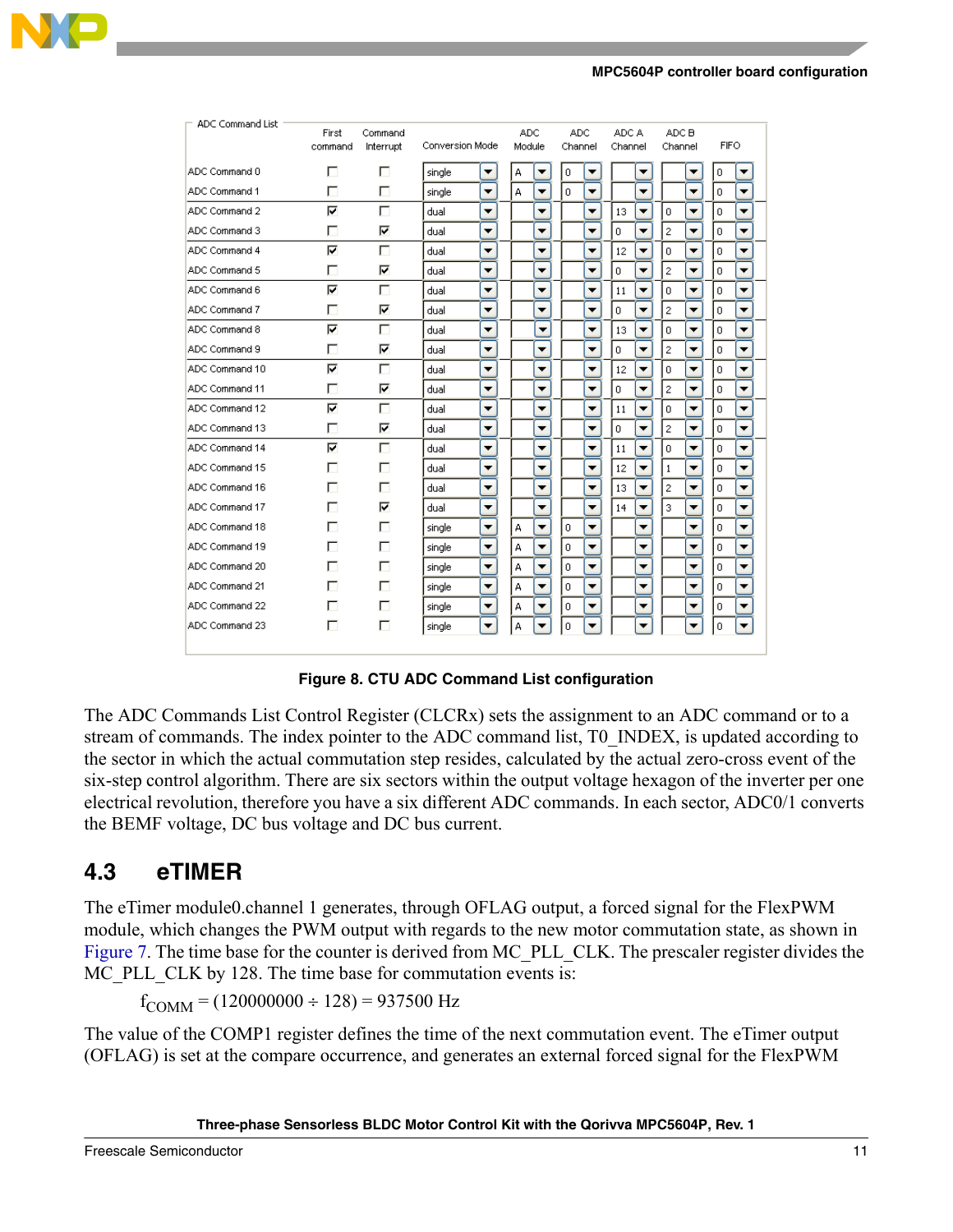

#### **Software implementation**

module. The external forced signal updates the PWM outputs in-step with the preloaded state according to the newly applied sector pattern.

## <span id="page-11-0"></span>**5 Software implementation**

### <span id="page-11-1"></span>**5.1 Introduction**

This section describes the software design of the BLDC sensorless algorithm. The [Figure 9](#page-11-2) shows the application block diagram.



<span id="page-11-2"></span>**Figure 9. System block diagram**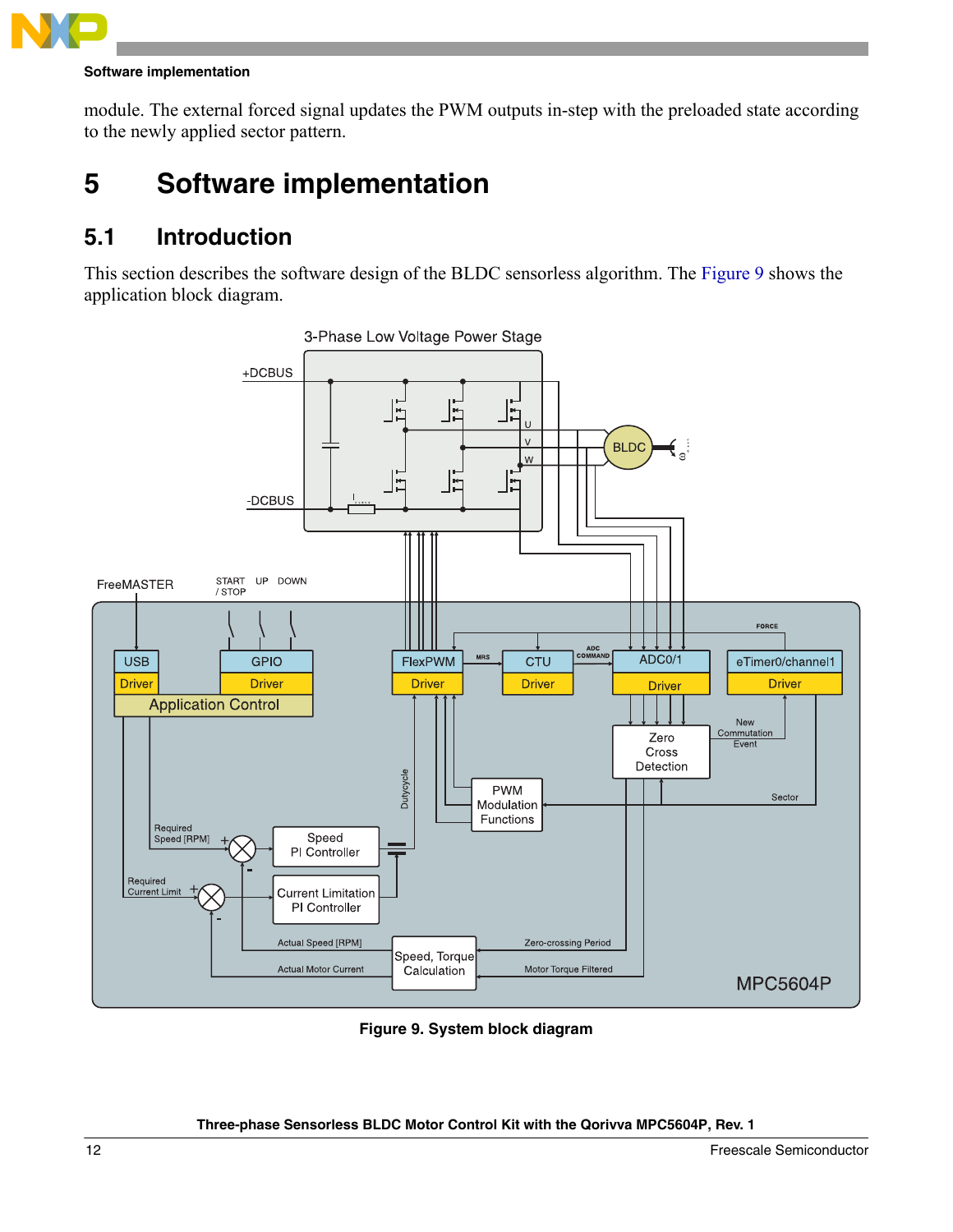

The application is optimized for using MPC5604P motor control peripherals to achieve small core impact. The motor control peripherals (FlexPWM, CTU, eTimer, ADC modules) are internally linked/set up together to work independently from the core and to achieve deterministic sampling of analogue quantities and precise commutation of the stator field. The software part of the application consists of different blocks which will be described below. The entire application behavior is scalable by the FreeMASTER tool from a PC.

### <span id="page-12-0"></span>**5.2 Application flow**

The application is interrupt driven running in real time. The main tasks of the motor control application are periodically running in one interrupt service routine, driven by the CTU-ADC command interrupt request every 50us. This includes both the fast current and slower speed control loops. The commutation of the motor stator flux is provided in the second interrupt service routine driven by an eTimer0.Channel 1 interrupt event. All tasks apart from the commutation function are executed in order, as described in the application state machine shown in [Figure 12,](#page-16-0) and the application flow charts [Figure 10](#page-12-1) and [Figure 11](#page-13-1).



**Figure 10. Main task flow**

<span id="page-12-1"></span>This type of application requires precise and deterministic sampling of analogue quantities, and to execute all motor control functions the state machine routines are called within a periodic interrupt routine. In reference to the state machine, the interrupt has to be set-up and allowed at the end of the RESET state, where all peripheral settings also have to be done. Consequently, the RESET state is called before the main loop, as shown in [Figure 10](#page-12-1). The background loop handles non-critical tasks, such as the FreeMASTER communication polling and the MOSFET pre-driver fault service routine.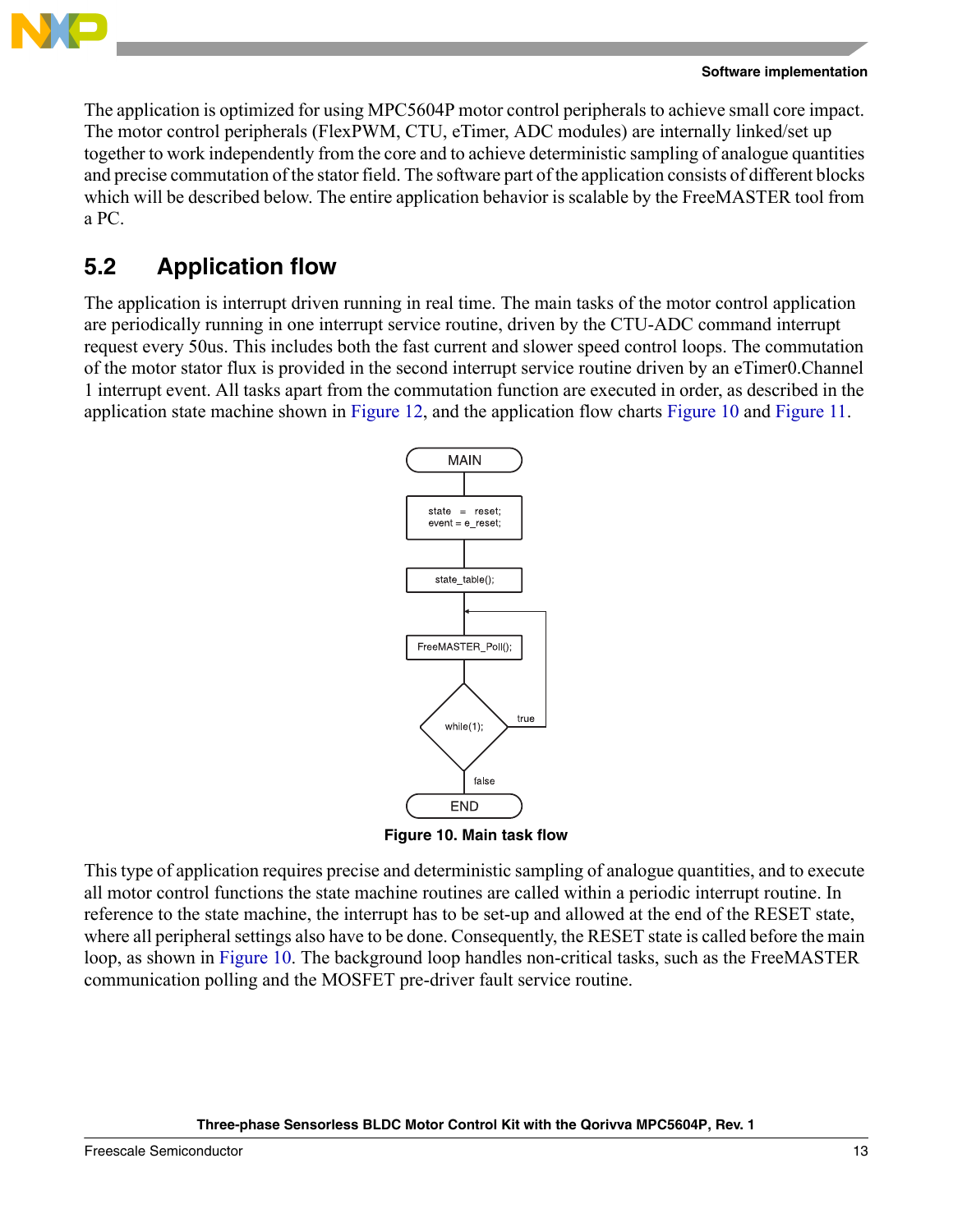

#### **Software implementation**



**Figure 11. CTU-ADC ISR routine flow chart**

### <span id="page-13-1"></span><span id="page-13-0"></span>**5.3 Speed evaluation and control**

The application uses eTIMER0.channel1 to achieve a precise commutation of a BLDC motor as described below.

When the zero-cross event is recognized the eTimer0.channel1.COMP1 register is filled by a new calculated value of the next commutation time. When a counter matches the COMP1 register value, the OFLAG signal forces the flexPWM module with a new set-up without any delay or CPU load.

### **5.3.1 Speed evaluation**

The speed is calculated in the Slow Control Loop which is part of the *BLDC\_Fast\_ISR* routine. The zero-cross detection algorithm provides the actual commutation period duration for each commutation event. These variables are referred to the eTIMER0.channel1. The eTIMER0.channel1 clock is set up to 937500 Hz. So, to calculate the real time commutation period, we can write:

$$
T_{REL} = T \times T_{CLK}
$$
  
Eqn. 4  

$$
T_{CLK} = \frac{1}{f_{CLK}}
$$
  
Eqn. 5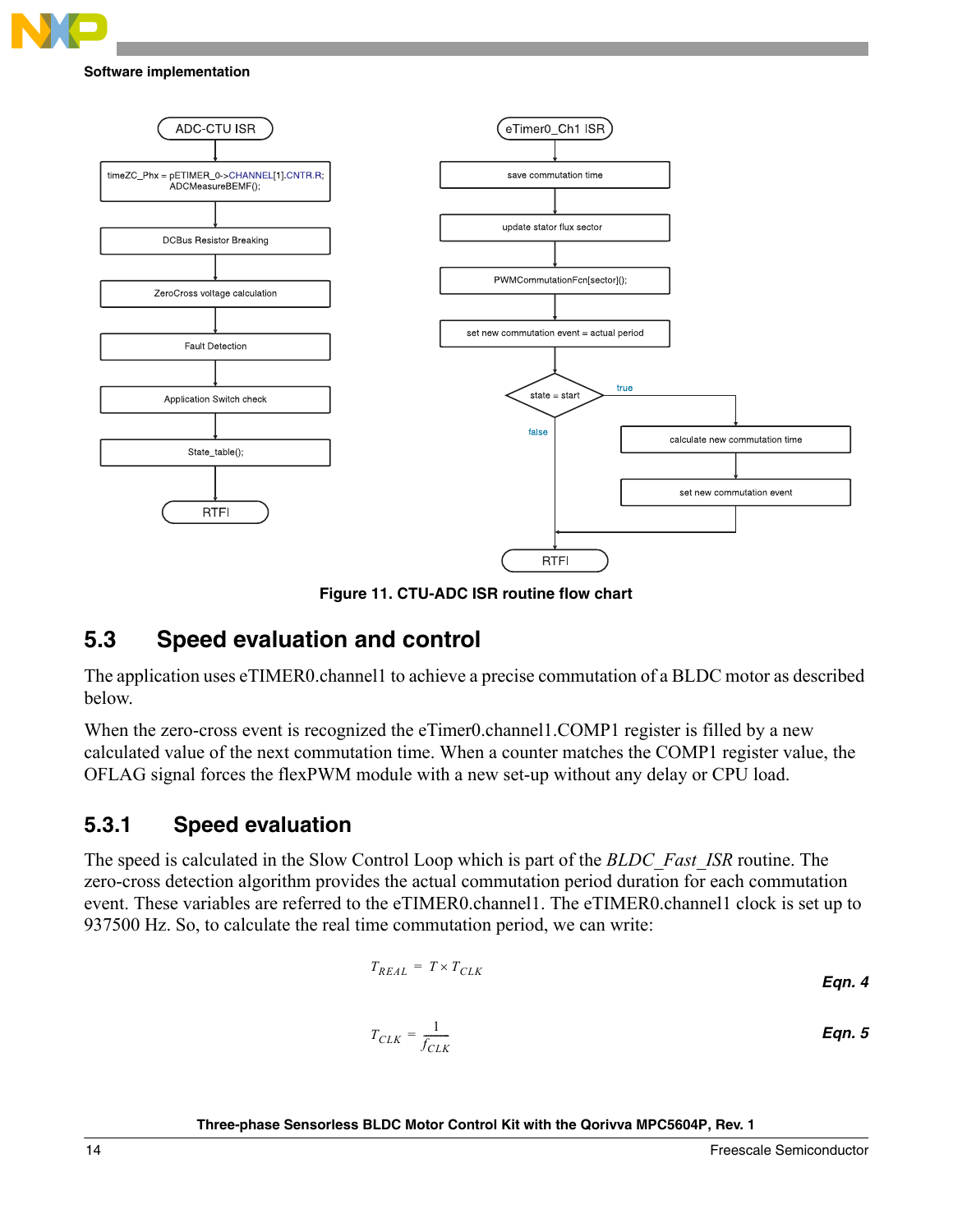

$$
\mathbf{NP}
$$

$$
T_{REL} = \frac{T}{f_{CLK}}
$$
 Eqn. 6

where:

- $T_{\text{REAL}}$  is the real commutation period
- $T_{\text{CLK}}$  is the period of the eTIMER0.channel1
- T is the value measured in the eTIMER0.channel1 increments
- $f_{\text{CLK}}$  is the eTIMER0.channel1 clock rate

<span id="page-14-0"></span>If we know the commutation period, we can calculate the period of one electrical revolution:

$$
T_{elrev} = T_{REAL} \times N = \frac{T \times N}{f_{CLK}}
$$
Eqn. 7

where:

- $T_{\text{ELREV}}$  is the real period of one electrical revolution
- N is number of commutations in one electrical period

To calculate the period of one mechanical revolution, the result of [Equation 7](#page-14-0) must be multiplied by the number of pole pairs:

$$
T_{mechrev} = T_{elrev} \times p = \frac{T \times N \times p}{f_{CLK}}
$$
Eqn. 8

and finally we can calculate the mechanical speed in revolutions per minute:

$$
\omega_{mech} = \frac{60}{T_{mechrev}} = \frac{60 \times f_{CLK}}{T \times N \times p}
$$
Eqn. 9

If the clock rate is 937500Hz, the number of commutations per electrical revolution is 6, and the number of pole-pairs is 4, we can get the constant:

$$
c = \frac{60 \times f_{CLK}}{N \times p}
$$
 Eqn. 10

Therefore, the speed is calculated as:

$$
\omega_{mech} = \frac{c}{T}
$$
 \t\t\t**Eqn. 11**

where *c* is the mechanical speed constant, that is  $14.0625 \times 10^6$ .

To achieve a better resolution, the mechanical speed is multiplied by 1000.

### **5.3.2 Speed controller**

The motor speed PI controller is called in every speed control loop, which is slower than the current control loop. The  $K_p$  and  $K_I$  constants are calculated from either the motor or the whole mechanical system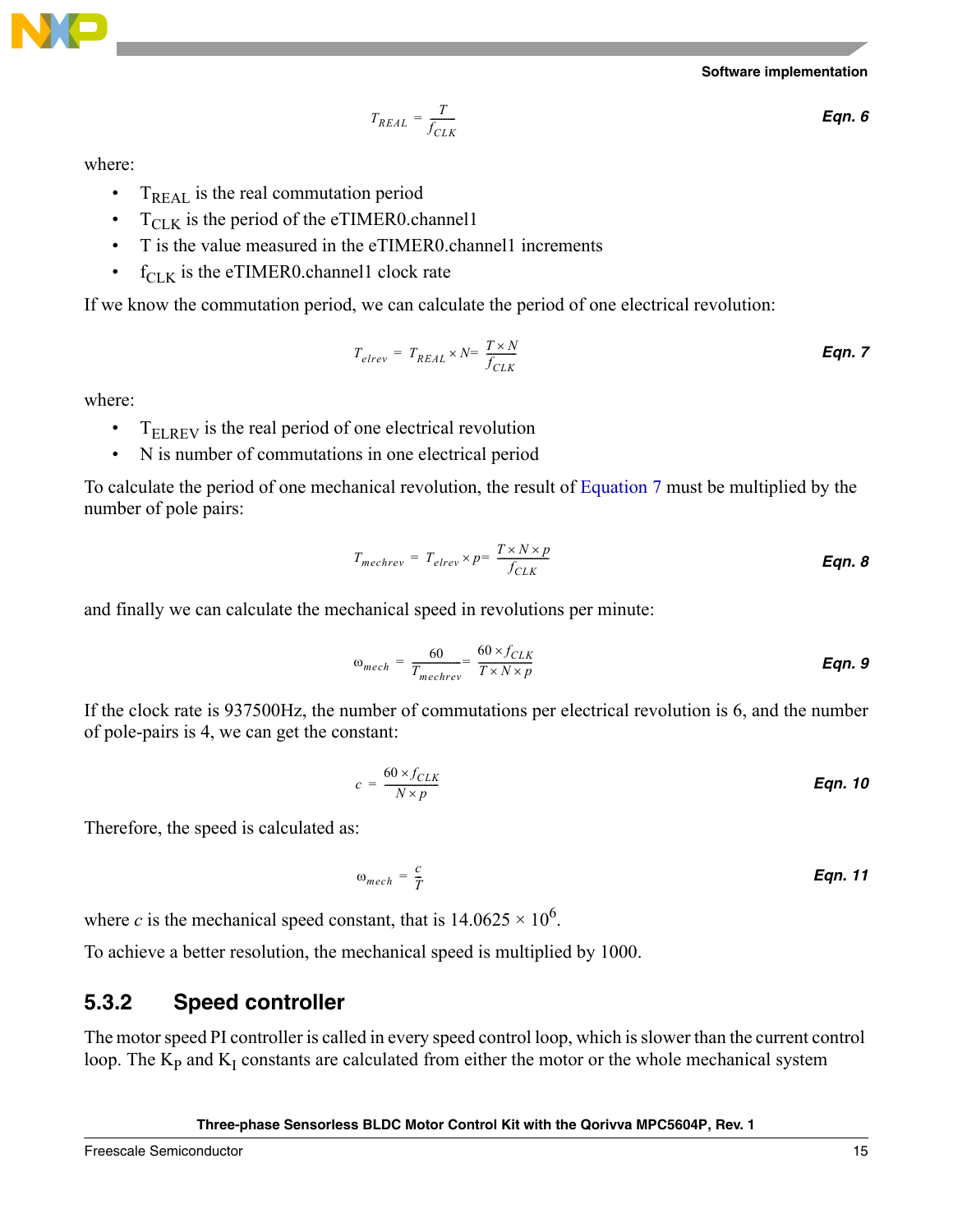

#### **Software implementation**

parameters. The speed loop bandwidth was chosen as 20Hz and attenuation as 1. Unfortunately, the parameters of the LINIX motor were unknown prior the test, therefore the constants of the PI controller have been set experimentally.

### <span id="page-15-0"></span>**5.4 Zero-cross detection**

The zero-cross algorithm is executed in each *BLDC\_Fast\_ISR* routine. The CTU module triggers stator flux sector related analogue quantities, such as the actual DC-BUS and related phase BEMF voltage, the DC bus current, and time of measurement. [Figure 1](#page-2-1) shows the behavior of the BEMF voltage for each sector. The relevant zero-cross function is called with respect to the actual stator flux sector.

The zero-cross event occurs when the phase BEMF voltage crosses the  $U_{DCBUS} \div 2$ , and basically it is half of the actual commutation period. When this occurs, the next commutation event is calculated from actual zero-cross time and actual zero-cross period. The result is loaded into the eTimer0.channel1 compare register to achieve precise commutation of the stator flux. The algorithm also stores the motor current and the actual zero-cross period. These values are used for speed and motor current calculations.

### <span id="page-15-1"></span>**5.5 Current limitation controller**

The motor current limitation controller is called in every fast control loop. The parameters of the armature current PI controller are calculated assuming the armature current loop bandwidth and attenuation and motor physical constants.

### <span id="page-15-2"></span>**5.6 State machine**

The application state machine is implemented using a two-dimensional array of pointers to a function variable called state table<sup>[][]</sup>(), with the first parameter describing the current application event and the second parameter describing the actual application state. These two parameters select a particular pointer to a state machine function, which causes a function call whenever state  $table[]]$ () is called.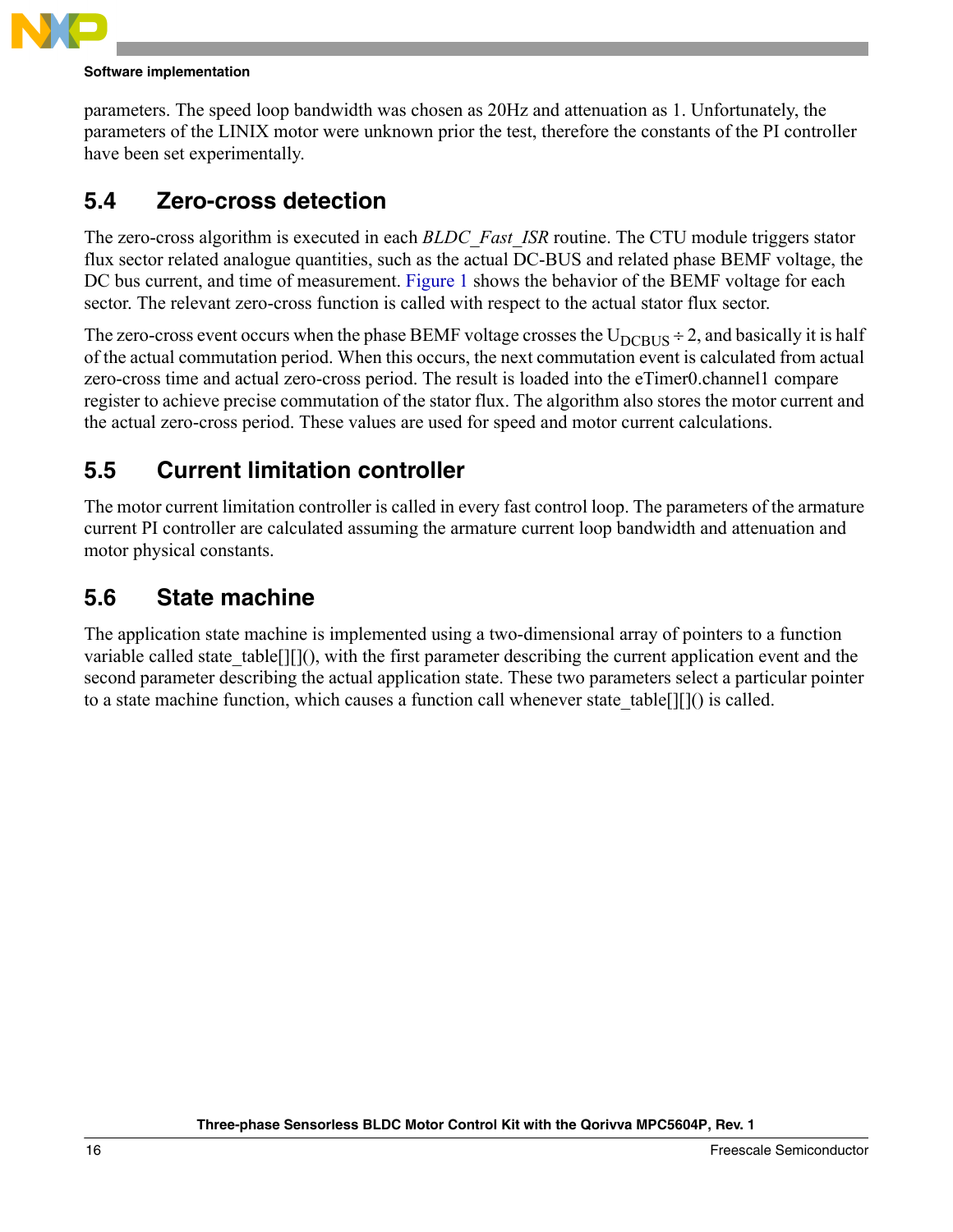



**Figure 12. Application state machine**

<span id="page-16-0"></span>The application state machine consist of the following eight states, selected using the variable table *state* defined as *AppStates*:

- RESET state  $= 0$
- INIT state  $= 1$
- FAULT state  $= 2$
- READY state  $= 3$
- CALIB state  $= 4$
- ALIGN state  $= 5$
- RUN state  $= 6$
- START state  $= 7$

To signalize/initiate a change of the state, the fifteen application events are defined and selected using the variable *event* defined as *AppEvents*:

- e\_reset event =  $0$
- e\_reset\_done event = 1
- e fault event  $= 2$
- e fault clear event  $= 3$
- e init done event  $= 4$
- e\_ready event =  $5$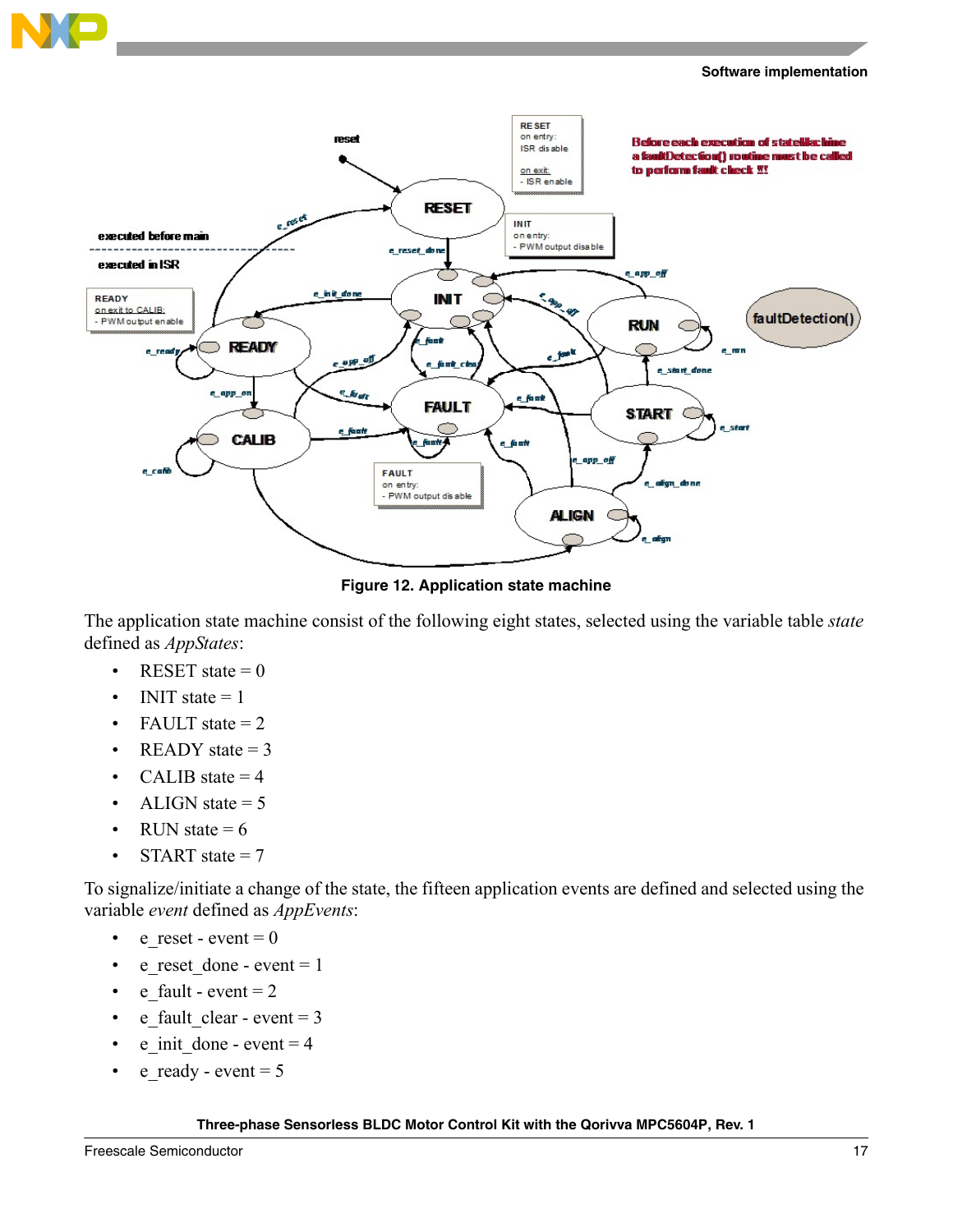

#### **Software implementation**

- e app on event  $= 6$
- e calib event  $= 7$
- e calib done event  $= 8$
- e align event =  $9$
- e align done event  $= 10$
- e run event  $= 11$
- e\_app\_off event =  $12$
- e start event  $= 13$
- e\_start\_done event =  $14$

### **5.6.1 RESET state**

State RESET is the first state which is executed after the MCU exits the power on reset state and enters into the main() function. It is executed only once at the start of the main function to provide system variables and all peripherals settings. Before configuring all peripherals, all interrupts are disabled and enabled at the RESET state end, with respect to interrupt driven application as described before. This routine also includes initialization and setting of the MC33905 system basis chip which provides the power supply for the MPC5604P controller board and the MC33937 MOSFET pre-driver. Both routines use SPI peripheral and must be called after the DSPI and SIU config routines.

### **5.6.2 INIT state**

State INIT is similar to the RESET routine one pass routine, which allows users to set up application variables, and at the end the transition event is set to the READY state if there isn't any fault event. It is executed directly after the RESET state or after a RUN state when an application is stopped.

Transition to the FAULT state is performed automatically when a fault occurs.

Transition to the READY state is performed automatically at the end of the INIT routine.

### **5.6.3 FAULT state**

The application goes to this state immediately when a fault is detected. The system allows all states to pass into the FAULT state by setting event=e\_fault.

### **5.6.4 READY state**

This state is used as an application initial state. The application only checks fault inputs and the application switch status to enable an application.

Transition to the RESET state is performed by setting the variable event to event=e\_reset, which is done automatically when the user sets switchAppReset true using FreeMASTER.

Transition to the INIT state is performed by setting the variable event to event=e app\_on, which is done automatically on the rising edge of switchAppOnOff=true using FreeMASTER. Its value can also be changed by switching on the external switch on the MPC5604P controller board.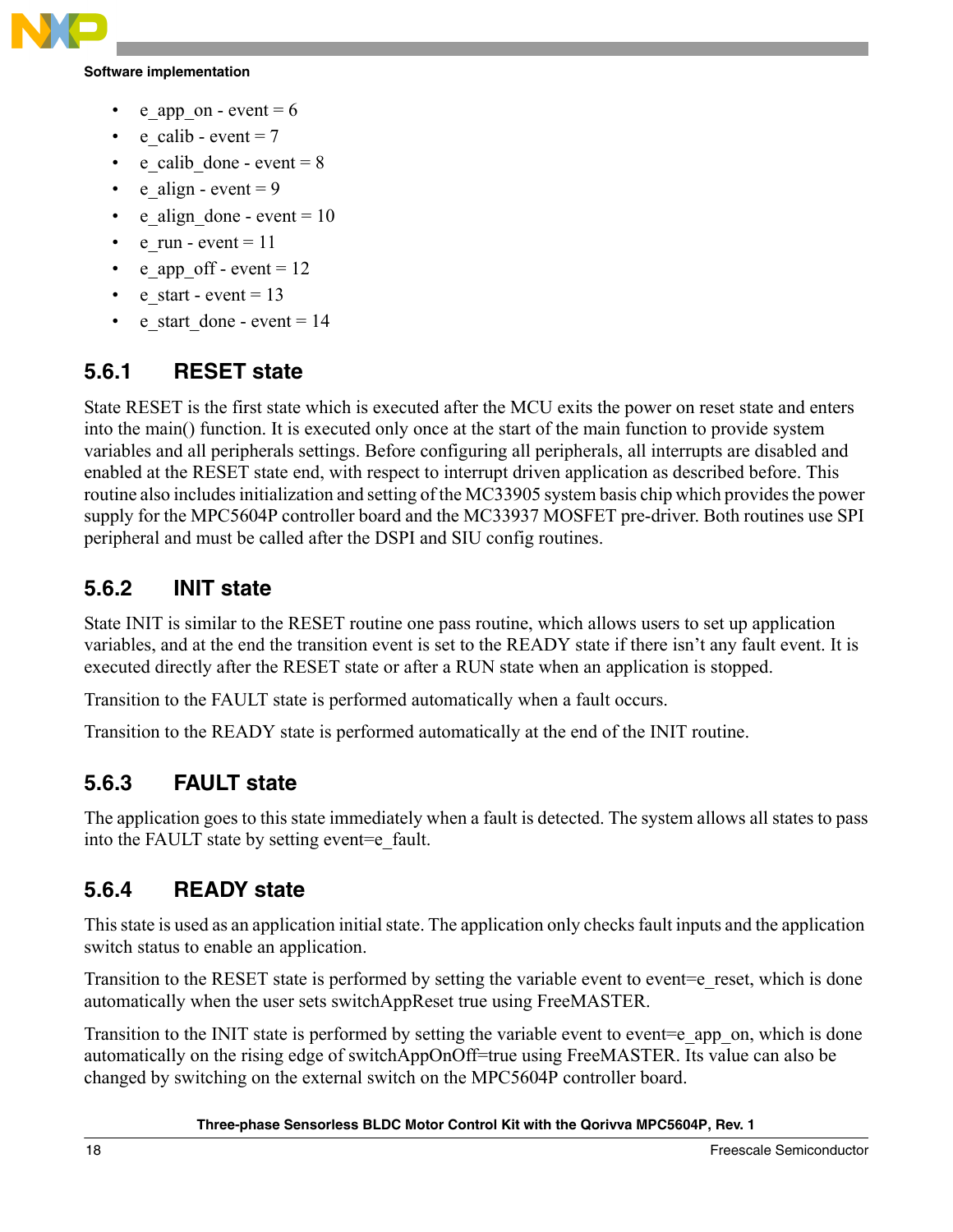

### **5.6.5 CALIB state**

The CALIB state provides calibration of the analogue quantities used by the sensorless motor control algorithm. The analogue offsets are calibrated for all six voltage vectors applied to the three-phase bridge. When the calibration is done for all six sectors (voltage vectors), the alignmentTimer, symsector and torqueRequired variables are initialized and the PWM\_Alignment() function is called to set the PWM output. The variable event is set automatically to event=e\_calib\_done, this enables transition to the Alignment state.

Transition to the FAULT state is performed automatically when a fault occurs.

Transition to the INIT state is performed by setting the variable event to event=e\_app\_off, which is done automatically on the falling edge of switchAppOnOff=false using FreeMASTER, or a second way how to change its value is to switch off the external switch on the MPC5604P controller board.

### **5.6.6 ALIGN state**

The ALIGN state provides the motor rotor alignment process as it has been shown in [Section 3.3.1,](#page-6-1)  ["Alignment.](#page-6-1)" The user can set up the variable ALIGNMENT\_TIME and the propriety motor current depending on the minimal mechanical system behavior (mechanical system inertia, motor time constants, and so on) time to assure the correct motor rotor position. The alignment current is controlled via the PI regulator, updated every PWM cycle. The required alignment current can be adjusted by the torqueRequired variable. When the counter alignmentTimer reaches zero, switchAlignDone is set to true and variables used for the next state are initialized, and the variable event is automatically set to event=e\_align\_done. This enables transition to the START state.

Transition to the FAULT state is performed automatically when a fault occurs.

Transition to the INIT state is performed by setting event to event=e\_app\_off, which is done automatically on the falling edge of switchAppOnOff=false using FreeMASTER or the second way how to change its value is to switch off the external switch on the MPC5604P controller board.

### **5.6.7 START state**

The START state provides the start rotor rotation sequence as has been shown in [Section 3.3.2, "Start-up](#page-6-2)." The motor current PI controller function Ureq=GFLIB\_ControllerPIpAW(torque\_err,

&i\_controllerParams1) is called every PWM cycle. Its parameters (Proportional gain, Integral gain, Lower and Upper Limits) can be set in the *i* controllerParams1 structure. The PI controller function is part of the MPC5604P Motor Control Library and its detailed description is shown in the MPC5604P\_MCLib manual.

Transition to the FAULT state is performed automatically when a fault occurs.

Transition to the INIT state is performed by setting the variable event to event=e\_app\_off, which is done automatically on the falling edge of switchAppOnOff=false using FreeMASTER, or a second way to change its value is to switch off the external switch on the MPC5604P controller board.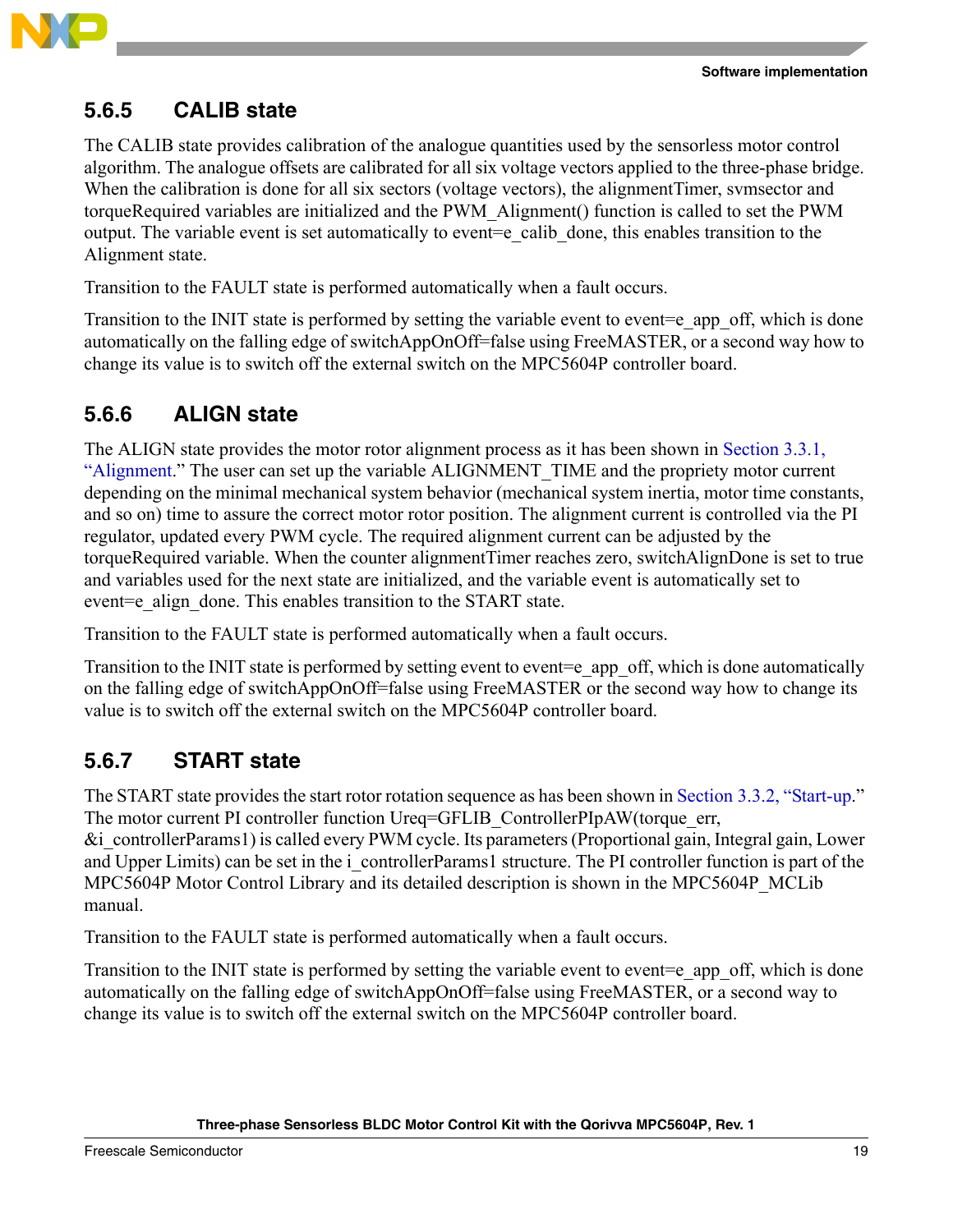

**FreeMASTER user interface**

### **5.6.8 RUN state**

The RUN state provides the motor speed and current regulation sequence as it has been described in [Section 3.3.3, "Run](#page-6-3)." The zero-cross detection function ZCdetection[svmSector]() is called every PWM cycle to manage the correct motor commutation process. In the slow control loop performed every 1 msec, the speed and current control loops are performed.

Transition to the FAULT state is performed automatically when a fault occurs.

Transition to the INIT state is performed by setting the variable event to event=e\_app\_off, which is done automatically on the falling edge of switchAppOnOff=false using FreeMASTER. Its value may also be changed by switching off the external switch on the MPC5604P controller board.

### <span id="page-19-0"></span>**5.7 Library functions**

The application source code uses the new Freescale Motor Control Library for the MPC560xP family of microcontrollers, which can be found at www.freescale.com/AutoMCLib. The library contains three independent library blocks: GFLIB, GDFLIB, GMCLIB. GFLIB includes basic mathematical functions (such as sine, cosine, LUT, ramp, and so on). Advance filter functions are part of the General Digital Filters Library and standard motor control algorithms are part of the General Motor Control Library.

### <span id="page-19-1"></span>**5.8 Setting the software parameters for a specific motor**

The default software parameter settings have been calculated and tuned for a hardware setup with the LINIX 45ZWN24-90 motor.

All application parameters dedicated to the motor or application ratings (max. voltage, velocity, and so on) are defined in the *BLDC\_appconfig.h* file and commented to help the user modify the parameters according to their own specific requirements.

All hardware-specific parameters dedicated to the hardware boards and processor (pin assignment, clock setting, peripheral settings, and so on) are defined in the *MPC5604P\_appconfig.h* file.

## <span id="page-19-2"></span>**6 FreeMASTER user interface**

The FreeMASTER debugging tool is used to control the application and monitor variables during run time.

Communication with the host PC occurs via USB. However, because FreeMASTER supports RS232 communication, there must be a driver for the physical USB interface CP2102 installed on the host PC that creates a virtual COM port from the USB. The driver can be installed from www.silabs.com.

The application configures the LINflex module of the MPC5604P for a communication speed of 19200bps. Therefore, FreeMASTER also has to be set to this speed.

### <span id="page-19-3"></span>**6.1 Application start**

• Install the USB driver to create a virtual COM port for emulating RS232 communication ("CP210x USB to UART Bridge VCP Drivers" from Silicon Labs at the following link: http://www.silabs.com/products/mcu/Pages/USBtoUARTBridgeVCPDrivers.aspx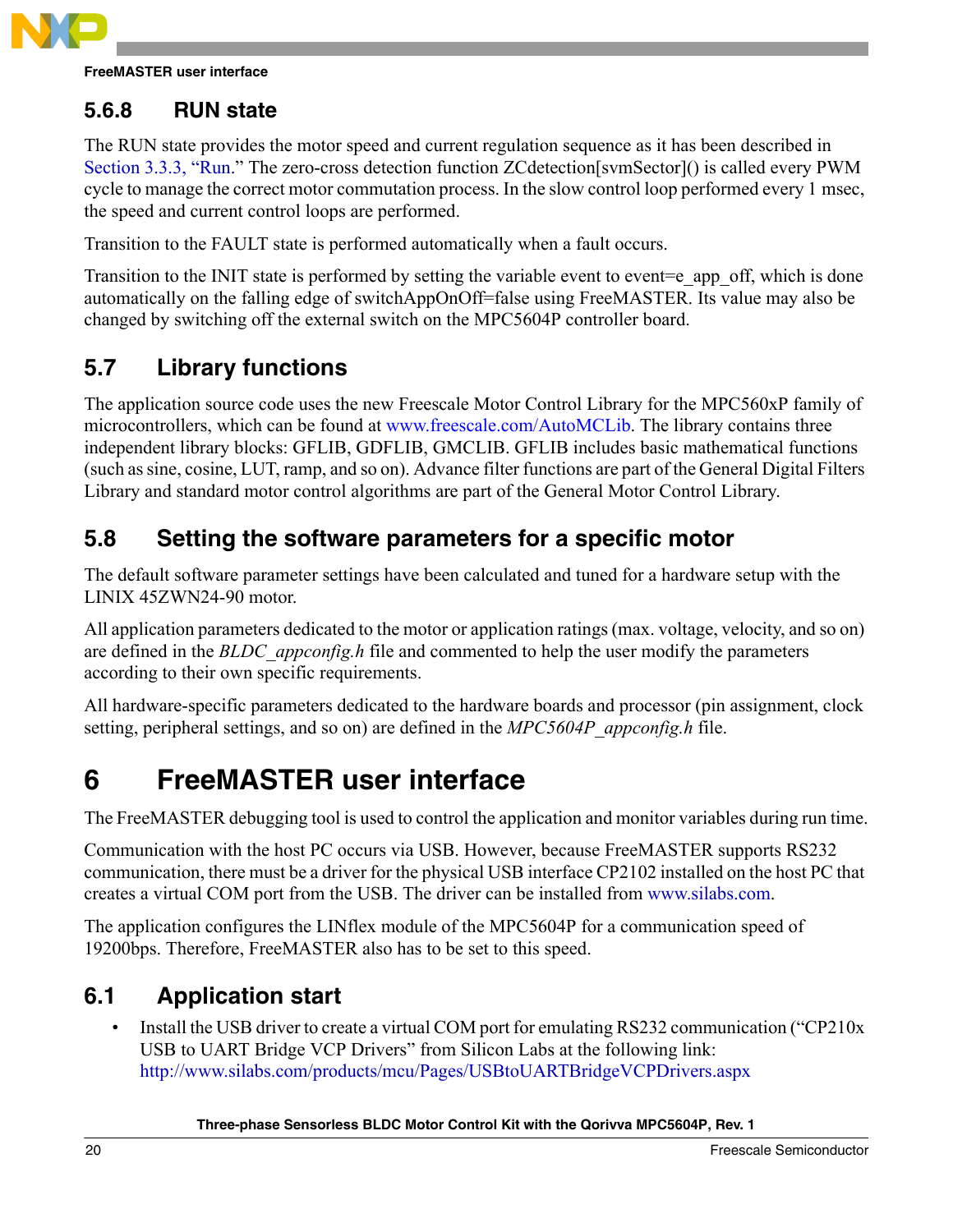

- - Connect a USB cable to the MPC5604P controller board and to the host PC
	- Connect the power supply to the power-stage. The controller board is supplied from the power stage. The BLDC motor used is designed for 24V phase voltage.
	- Start the FreeMASTER project located in \FreeMASTER\_control\MPC5604P\_SensorlessBLDC.pmp
	- Enable communication by pressing the Stop button in the toolbar in FreeMASTER, or by pressing  $Ctrl + K$
	- Successful communication is signalized in the status bar. If communication isn't established, check the USB connection between the PC and the MPC5604P controller board and the communication port and speed. The communication port and speed can be set up in menu Project\Options (or by pressing  $Ctrl + T$ ). The communication speed has to be set to 19200Bd.
	- If no actual faults are present in the system, all LED-like indicators shall be dark red. If there is a fault present, identify the source of the fault and remove it. Successful removal is signalized by the switching off of the respective LED-like indicator.
	- Click on the APP ON button or switch over the ON/OFF switch on the MPC5604P controller board to run the application. The BLDC motor starts running. You are able to change the mechanical speed by writing to the desiredSpeed variable.

## <span id="page-20-0"></span>**7 Conclusion**

The described design shows simplicity and efficiency in use of the MPC5604P microcontroller for BLDC motor control, and introduces it as an appropriate candidate for different low-cost applications in the automotive area.

## <span id="page-20-1"></span>**8 References**

| Document number                 | Title                                                                                                                                          | Location                                   |  |  |
|---------------------------------|------------------------------------------------------------------------------------------------------------------------------------------------|--------------------------------------------|--|--|
| MPC560XPRM                      | MPC5604P Microcontroller Reference Manual                                                                                                      |                                            |  |  |
| MC33937                         | Three Phase Field Effect Transistor Pre-driver Data Sheet                                                                                      |                                            |  |  |
|                                 | 3-phase BLDC Sensorless Motor Control Development Kit with<br><b>MPC5604P</b>                                                                  | www.freescale.com/<br><b>AutoMCDevKits</b> |  |  |
| MPC5604PMCBUM                   | MPC5604P Controller Board User Manual                                                                                                          |                                            |  |  |
| 3PHLVPSUM                       | 3-phase Low Voltage Power Stage                                                                                                                |                                            |  |  |
| MCLIB MPC560XP<br>V0.94 FIX LIB | Automotive Math and Motor Control Library Set for Qorivva<br>MPC560xP with 32-bit fixed-point<br>or single precision floating point arithmetic | www.freescale.com/AutoMCLib                |  |  |
|                                 | FreeMASTER Run-Time Debugging Tool                                                                                                             | www.freescale.com/FREEMASTER               |  |  |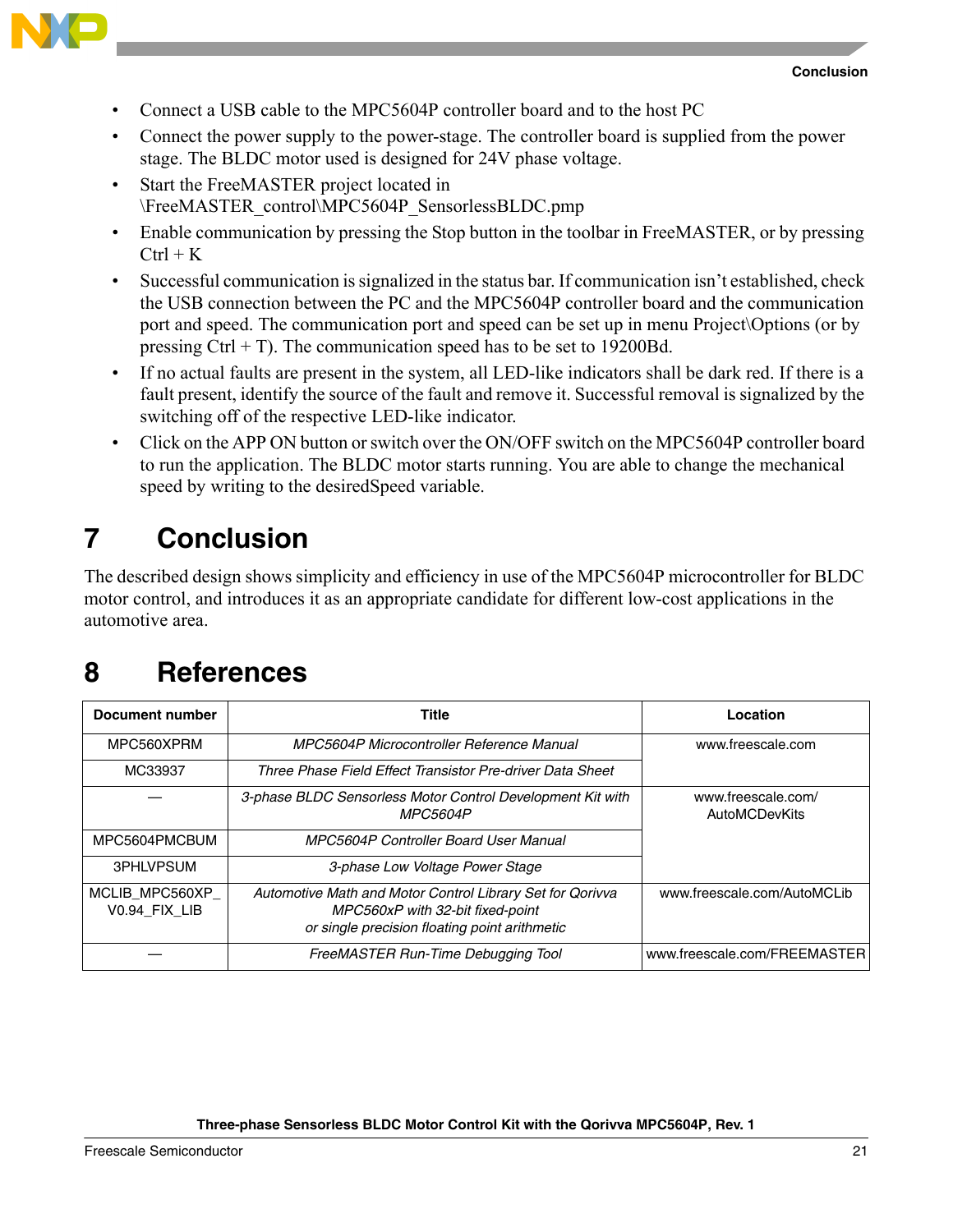

**Revision history**

## <span id="page-21-0"></span>**9 Revision history**

| <b>Revision</b><br>(Date)   | <b>Description</b>                                                                                                                                     |
|-----------------------------|--------------------------------------------------------------------------------------------------------------------------------------------------------|
| 0<br>(02/2011)              | Initial release.                                                                                                                                       |
| 0 <sup>1</sup><br>(04/2012) | On the front page, added SafeAssure branding.<br>On the font page, added Qorivva branding to title.<br>On the back page, applied new back page format. |
| (05/2012)                   | In "Library functions" section, added link to the library product summary page.                                                                        |

<sup>1</sup> No substantive changes were made to the content of this document; therefore, the revision number was not incremented.